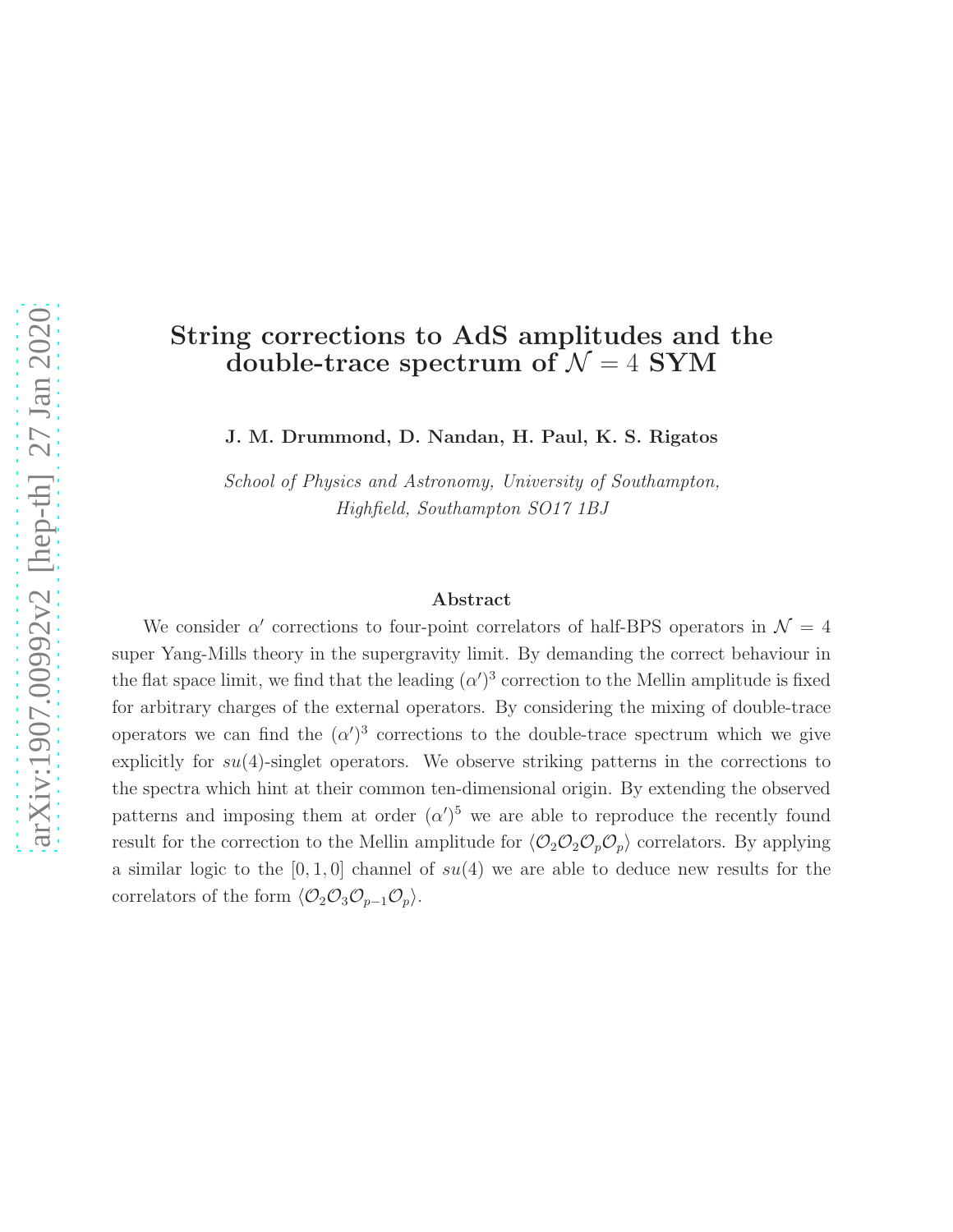# Contents

|                | 1 Introduction and summary                                                                                               | 1                       |
|----------------|--------------------------------------------------------------------------------------------------------------------------|-------------------------|
| $\mathbf 2$    | Half-BPS correlators in the supergravity limit                                                                           | $\overline{\mathbf{3}}$ |
| 3              | The general half-BPS amplitude at order $\lambda^{-\frac{3}{2}}$                                                         | $\overline{\mathbf{5}}$ |
|                | The Mellin space ansatz $\dots \dots \dots \dots \dots \dots \dots \dots \dots \dots \dots \dots$<br>3.1                 | $\overline{5}$          |
|                | The flat space limit $\ldots \ldots \ldots \ldots \ldots \ldots \ldots \ldots \ldots \ldots \ldots \ldots \ldots$<br>3.2 |                         |
|                | Result for the Mellin amplitude $\ldots \ldots \ldots \ldots \ldots \ldots \ldots \ldots \ldots$<br>3.3                  |                         |
| $\overline{4}$ | Unmixing the $\lambda^{-\frac{3}{2}}$ double-trace spectrum                                                              | 10                      |
|                | The unmixing equations $\ldots \ldots \ldots \ldots \ldots \ldots \ldots \ldots \ldots \ldots$<br>4.1                    |                         |
|                | 4.2                                                                                                                      |                         |
|                | $[0,1,0]$ channel results $\ldots \ldots \ldots \ldots \ldots \ldots \ldots \ldots \ldots \ldots \ldots 14$<br>4.3       |                         |
|                | 4.4                                                                                                                      |                         |
| $\overline{5}$ | New results at order $\lambda^{-\frac{5}{2}}$                                                                            | 17                      |
|                | The singlet channel spectrum $\ldots \ldots \ldots \ldots \ldots \ldots \ldots \ldots \ldots 17$<br>5.1                  |                         |
|                | 5.2                                                                                                                      | 19                      |
|                | The $\langle 23(p-1)p \rangle$ family of correlators and the [0, 1, 0] spectrum<br>5.3                                   | 21                      |
| 6              | Conclusions                                                                                                              | 24                      |
|                | A D-representation of Mellin basis                                                                                       | 25                      |

# <span id="page-1-0"></span>1 Introduction and summary

Recently there has been significant progress in understanding the supergravity limit of correlation functions in  $\mathcal{N} = 4$  super Yang-Mills theory. In this limit, one first expands around large N while keeping the 't Hooft coupling  $\lambda = g^2 N$  fixed, followed by a large  $\lambda$ expansion. According to the AdS/CFT correspondence such correlators are equivalent to scattering amplitudes of supergravity states in AdS. In particular, a general formula for the tree-level supergravity contribution to four-point AdS amplitudes with arbitrary singleparticle half-BPS states was given in Mellin space in [\[1,](#page-26-0) [2\]](#page-26-1) which generalises many partial results obtained by various means (see e.g. [\[3,](#page-26-2) [4,](#page-26-3) [5\]](#page-26-4)).

With explicit tree-level results available there has also been progress in understanding the loop corrections to such supergravity amplitudes  $[6, 7]$  $[6, 7]$ . To explore such loop corrections it is necessary to address a mixing problem involving many double-trace operators with the same classical quantum numbers. By analysing sufficient correlators it is possible to obtain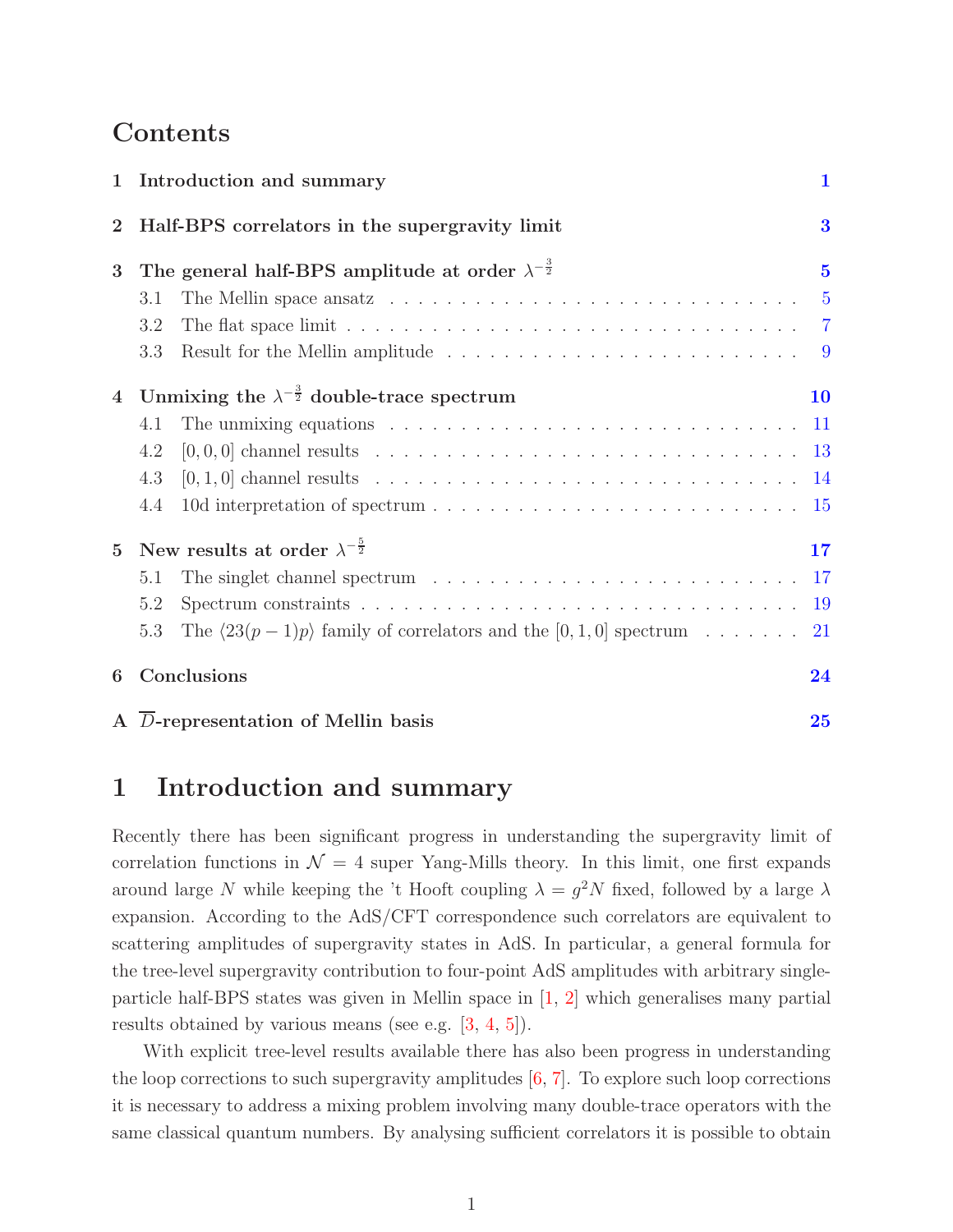the order  $1/N^2$  anomalous dimensions for all double-trace operators of arbitrary  $su(4)$ quantum numbers [\[8\]](#page-27-2) as well as explicit results for the leading order three-point functions of two half-BPS operators and one double-trace operator [\[9\]](#page-27-3).

One may also ask about  $\alpha' \sim \lambda^{-\frac{1}{2}}$  corrections to the supergravity results. Such corrections have been addressed in several papers, e.g. [\[10,](#page-27-4) [11,](#page-27-5) [12\]](#page-27-6). Mellin space is particularly convenient for the analysis of such correlators. Here we will investigate the  $\lambda^{-\frac{1}{2}}$  corrections to tree-level supergravity further. We argue that the consistency with the ten-dimensional supersymmetric Virasoro-Shapiro amplitude in the flat space limit completely determines the leading  $\lambda^{-\frac{3}{2}}$  correction to all tree-level Mellin amplitudes. With this information available, we will derive the form of the corrections to the anomalous dimensions and three-point functions for double-trace operators in the singlet channel. We find that the corrections to the three-point functions vanish while the anomalous dimensions exhibit a very simple structure. The degeneracy among the  $su(4)$  singlet channel operators of a given twist is fully lifted by the order  $1/N^2$  tree-level supergravity anomalous dimensions. Of these operators only the lightest at any given twist receives a  $\lambda^{-\frac{3}{2}}$  correction. Similar behaviour is exhibited in the  $[0, 1, 0]$  channel. We interpret this feature having its origins in the tendimensional symmetry described in [\[13\]](#page-27-7). Specifically, we trace the origin of this property to the fact that the  $(\alpha')^3 \mathcal{R}^4$  correction in the type IIB superstring effective action can only involve exchanged operators of ten-dimensional spin zero. The fact that features of the ten-dimensional symmetry remain even after including  $\alpha'$  corrections is very surprising, as one might think this symmetry is inevitably broken by string corrections.

To go beyond order  $\lambda^{-\frac{3}{2}}$ , we make the working assumption that the three-point functions remain uncorrected at the next order  $\lambda^{-\frac{5}{2}}$ . Then the recent results of [\[11,](#page-27-5) [12\]](#page-27-6) allow us to obtain the spectrum of anomalous dimensions in a similar way. The pattern of only the lightest states receiving a correction continues, this time corresponding to the operators of ten-dimensional spins zero and two. This is again consistent with our ten-dimensional interpretation, since the relevant term in the effective action is  $(\alpha')^5 \partial^4 \mathcal{R}^4$ . It follows that if we take the structure of the spectrum as an assumption together with the vanishing of the corrections to the three-point functions, we can derive constraints on an ansatz for the order  $\lambda^{-\frac{5}{2}}$  Mellin amplitudes, in a similar spirit to [\[11,](#page-27-5) [12\]](#page-27-6). We show that proceeding in this way we can fix the  $\lambda^{-\frac{5}{2}}$  Mellin amplitudes for the  $\langle \mathcal{O}_2 \mathcal{O}_2 \mathcal{O}_p \mathcal{O}_p \rangle$  family of correlators up to a single free parameter consistently with [\[11,](#page-27-5) [12\]](#page-27-6). We then employ the above techniques and assumptions to derive new constraints on the  $\langle \mathcal{O}_2 \mathcal{O}_3 \mathcal{O}_{p-1} \mathcal{O}_p \rangle$  family of correlators, again fixing the result up to a single free parameter.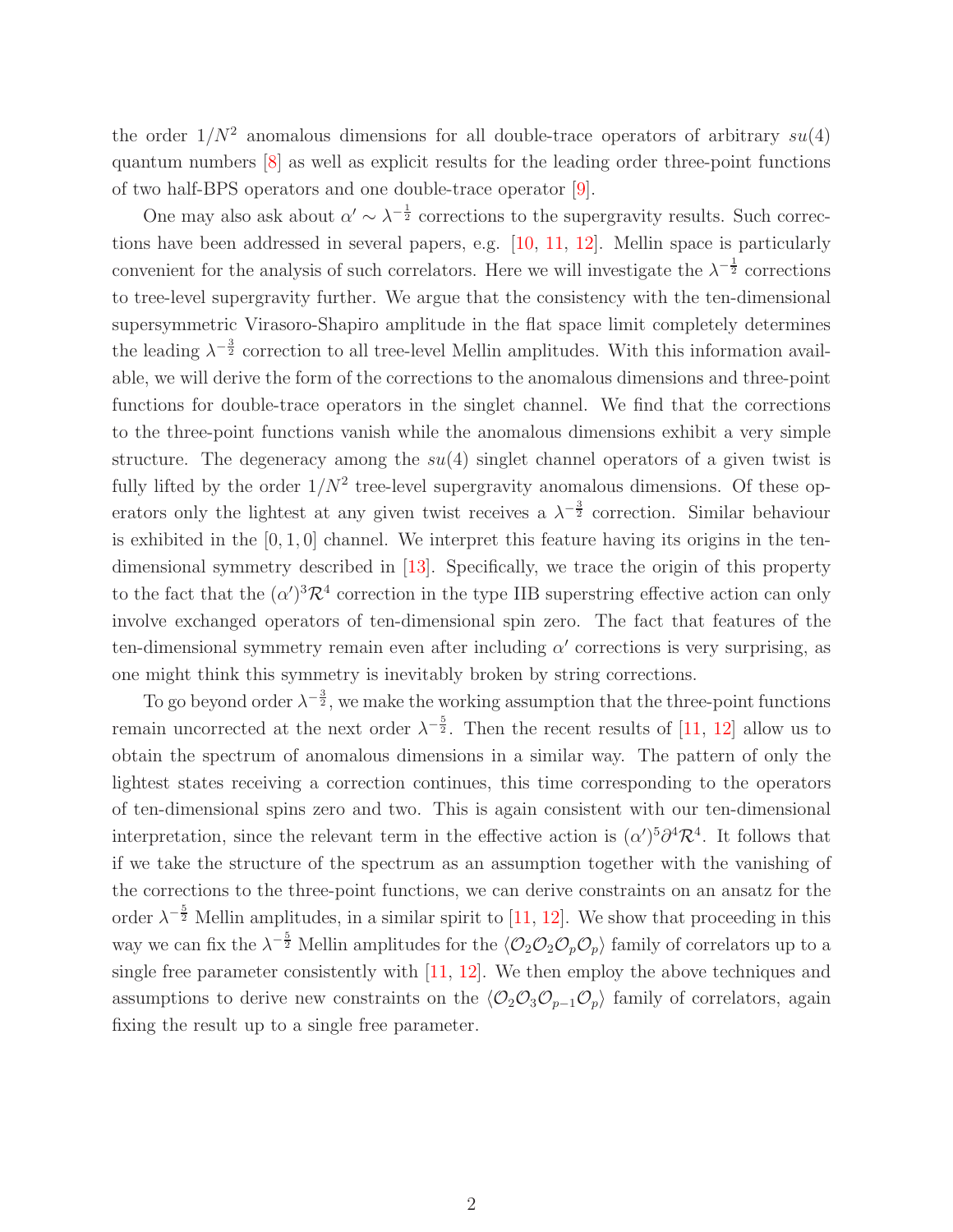## <span id="page-3-0"></span>2 Half-BPS correlators in the supergravity limit

We recall that the superconformal half-BPS operators corresponding to single-particle states take the form

<span id="page-3-2"></span>
$$
\mathcal{O}_p = y^{R_1} \cdots y^{R_p} \text{Tr} \left( \Phi_{R_1} \cdots \Phi_{R_p} \right) + \dots \tag{2.1}
$$

where  $y^R$  is a null so(6) vector which picks out the traceless symmetric part, i.e. the [0, p, 0] representation of  $su(4)$ . The dots stand for  $1/N^2$  suppressed multi-trace terms which are determined by demanding that  $\mathcal{O}_p$  is orthogonal to any multi-trace half-BPS operator  $\langle \mathcal{O}_p[\mathcal{O}_{q_1} \dots \mathcal{O}_{q_n}] \rangle = 0$  [\[8\]](#page-27-2). The operator  $\mathcal{O}_2$  is dual to the graviton supermultiplet and the higher  $\mathcal{O}_p$  are dual to the Kaluza-Klein modes of the ten-dimensional graviton compactified on the  $S^5$  factor of the AdS<sub>5</sub>  $\times S^5$  background.

Here we are interested in four-point functions of such half-BPS operators,

$$
\langle p_1 p_2 p_3 p_4 \rangle := \langle \mathcal{O}_{p_1} \mathcal{O}_{p_2} \mathcal{O}_{p_3} \mathcal{O}_{p_4} \rangle. \tag{2.2}
$$

Superconformal symmetry places strong constraints on the form of such correlators [\[14,](#page-27-8) [15\]](#page-27-9). If we write the correlator as a sum of its free field theory and interacting contributions, then the interacting contribution takes a particular factorised form,

$$
\langle p_1 p_2 p_3 p_4 \rangle = \langle p_1 p_2 p_3 p_4 \rangle_{\text{free}} + \mathcal{P} \mathcal{I} \mathcal{H}.
$$
 (2.3)

The factor  $P$  is given by

$$
\mathcal{P} = g_{12}^{\frac{p_1 + p_2 - p_{43}}{2}} g_{14}^{\frac{p_{43} - p_{21}}{2}} g_{24}^{\frac{p_{43} + p_{21}}{2}} g_{34}^{\frac{p_{3}}{2}}, \qquad (2.4)
$$

where  $p_{ij} = p_i - p_j$  and the  $g_{ij} = y_{ij}^2/x_{ij}^2$  (with  $y_{ij}^2 = y_i \cdot y_j$ ) are propagator factors which carry the conformal weights and  $y_i$  the scaling weights of the correlator. The remaining factors  $\mathcal I$  and  $\mathcal H$  are then functions of the conformal and  $su(4)$  cross-ratios,

$$
u = x\bar{x} = \frac{x_{12}^2 x_{34}^2}{x_{13}^2 x_{24}^2},
$$
  
\n
$$
v = (1 - x)(1 - \bar{x}) = \frac{x_{14}^2 x_{23}^2}{x_{13}^2 x_{24}^2},
$$
  
\n
$$
\frac{1}{\sigma} = y\bar{y} = \frac{y_{12}^2 y_{34}^2}{y_{13}^2 y_{24}^2},
$$
  
\n
$$
\frac{\tau}{\sigma} = (1 - y)(1 - \bar{y}) = \frac{y_{14}^2 y_{23}^2}{y_{13}^2 y_{24}^2}.
$$
  
\n(2.5)

The factor  $\mathcal I$  is given by

<span id="page-3-1"></span>
$$
\mathcal{I} = \frac{(x-y)(x-\bar{y})(\bar{x}-y)(\bar{x}-\bar{y})}{(y\bar{y})^2}.
$$
\n
$$
(2.6)
$$

The presence of the four zeros in the numerator is a consequence of the superconformal Ward identities and is a feature of the contributions of unprotected operators in the conformal partial wave expansion of the correlation functions. Only unprotected operators may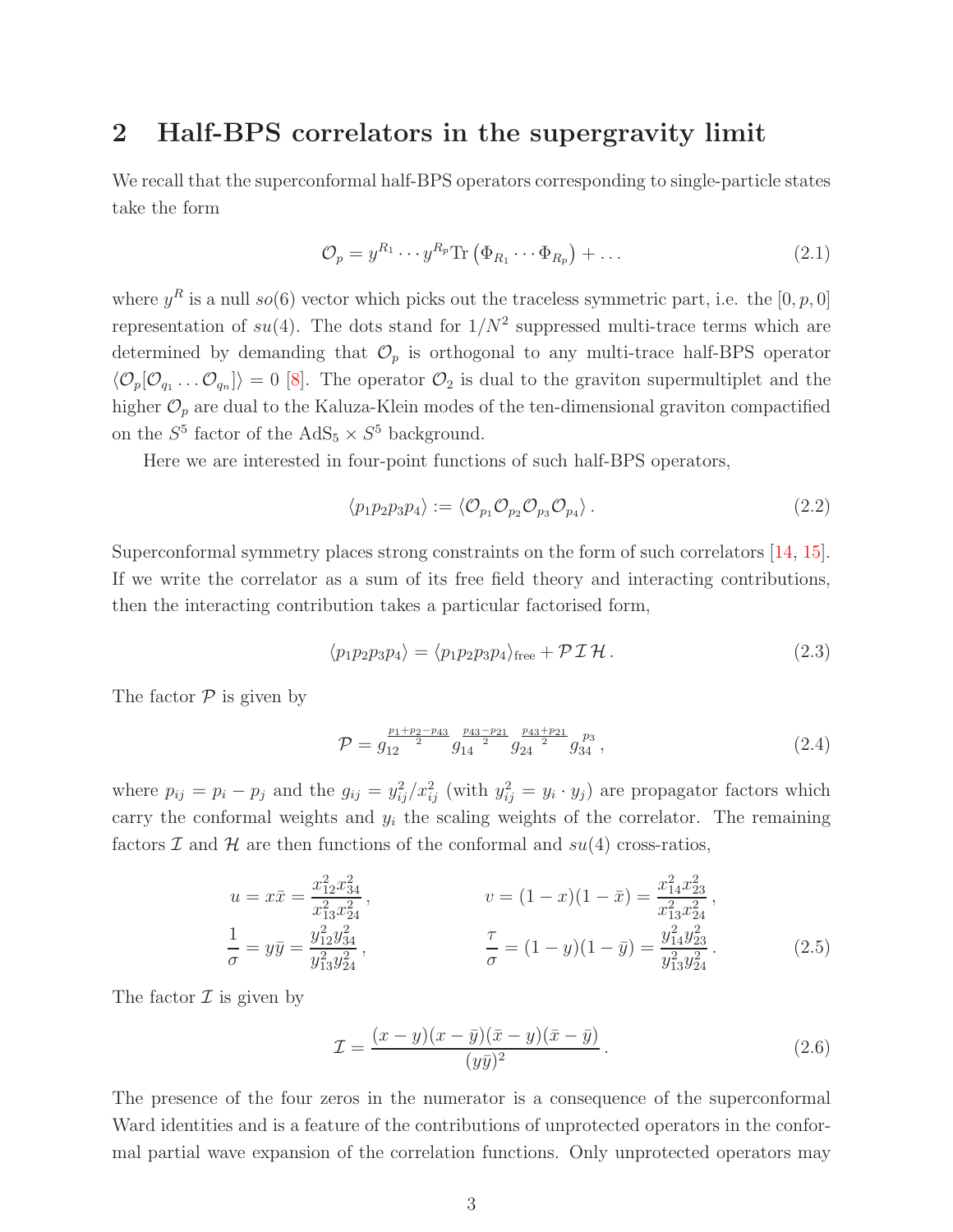contribute to the interacting term since these are the only operators whose conformal data depend on the gauge coupling.

The factor  $\mathcal{H} = \mathcal{H}(u, v; \sigma, \tau)$  is the only piece which depends on the gauge coupling and hence is the piece which contains the dynamics of the theory. In the supergravity limit of large N and large 't Hooft coupling it admits a double expansion of the form

<span id="page-4-0"></span>
$$
\mathcal{H} = \mathcal{H}^{(0,0)} + a\left(\mathcal{H}^{(1,0)} + \lambda^{-\frac{3}{2}}\mathcal{H}^{(1,3)} + \lambda^{-\frac{5}{2}}\mathcal{H}^{(1,5)} + \ldots\right) + O(a^2),\tag{2.7}
$$

where to match previous conventions we use  $a = 1/(N^2 - 1)$  as the expansion parameter instead of  $1/N^2$  although here the distinction is not really relevant. The leading term  $\mathcal{H}^{(0,0)}$ corresponds to the leading large N disconnected contribution which is only non-zero for correlators of the form  $\langle ppqq\rangle$  or those related by crossing symmetry. The terms at order a are the tree-level contributions with  $\mathcal{H}^{(1,0)}$  being the tree-level supergravity contribution and the other terms due to string corrections.

As described in [\[6,](#page-27-0) [7\]](#page-27-1), if we perform the combined  $(\mathcal{O}_{p_1} \times \mathcal{O}_{p_2})$  and  $(\mathcal{O}_{p_3} \times \mathcal{O}_{p_4})$  operator product expansion, the contributions to  $\mathcal H$  in the supergravity limit are controlled by unprotected double-trace operators of the form  $[O_p \partial_\ell \Box^{\frac{1}{2}}$  $\frac{1}{2}^{(\tau-p-q)}\mathcal{O}_q]_{[a,b,a]}$ . They have classical twist  $\tau$ , spin  $\ell$  and  $su(4)$  representation [a, b, a]. There are typically many such operators with different values of  $p$  and  $q$  with same quantum numbers, leading to a mixing problem. Such operators, being unprotected, acquire anomalous dimensions in the double large N, large  $\lambda$  expansion,

<span id="page-4-1"></span>
$$
\Delta = \Delta^{(0)} + 2a\left(\eta^{(0)} + \lambda^{-\frac{3}{2}}\eta^{(3)} + \lambda^{-\frac{5}{2}}\eta^{(5)} + \ldots\right) + O(a^2),\tag{2.8}
$$

where  $\Delta^{(0)} = \tau + \ell$  and  $\eta^{(n)}$  depends on  $\tau$ ,  $\ell$ ,  $a$ ,  $b$  and the degeneracy labels. The superscript in  $\eta^{(n)}$  denotes the order in  $\lambda^{-\frac{n}{2}}$ . Note that for later convenience  $\eta^{(n)}$  is in fact half the anomalous dimension, however, for the rest of this paper, we will simply refer to it as the anomalous dimension.

The knowledge of the tree-level supergravity contributions  $\mathcal{H}^{(1,0)}$  due to [\[1,](#page-26-0) [2\]](#page-26-1) allows the mixing between these operators to be resolved leading to a compact formula for their leading anomalous dimensions  $\eta^{(0)}$  [\[8\]](#page-27-2). In fact, for general  $su(4)$  channels, not all of the degeneracy is lifted by the first correction to the dimensions. This feature, as well as the surprisingly simple form of the anomalous dimensions, is related to a novel ten-dimensional symmetry which is exhibited in the supergravity tree-level correlators [\[13\]](#page-27-7). Here we will argue that the ten-dimensional connection is also responsible for striking patterns observed in the structure of the higher corrections  $\eta^{(3)}$ ,  $\eta^{(5)}$  etc.

Before describing the spectrum we show that the flat space limit dictates the form of the first string correction  $\mathcal{H}^{(1,3)}$ .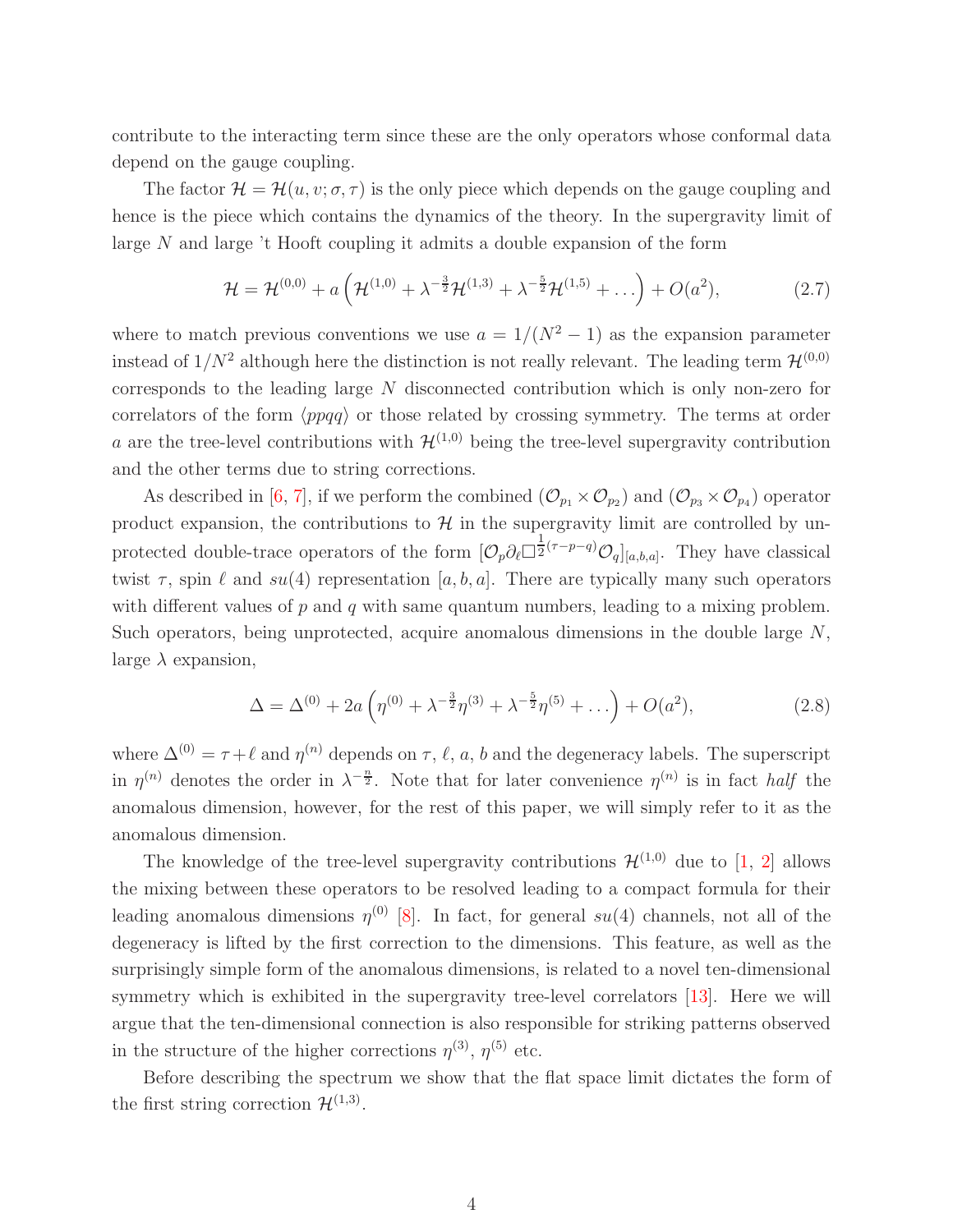#### <span id="page-5-0"></span>3 The general half-BPS amplitude at order  $\lambda^{-\frac{3}{2}}$  $\overline{2}$

In [\[11\]](#page-27-5), it has been demonstrated how matching the Virasoro-Shapiro amplitude by applying the flat space limit to the  $AdS_5 \times S^5$  Mellin amplitude fully determines the coefficient of the  $\langle 22pp \rangle$ -family of correlators up to order  $\lambda^{-\frac{3}{2}}$ . In fact, at any order in  $1/\lambda$  the coefficient of the (polynomial) Mellin amplitude with leading  $s, t \to \infty$  asymptotics is fixed by matching the corresponding term in the Virasoro-Shapiro amplitude.

In this section, we restrict our attention to the first order in  $1/\lambda$  and explain how the flat space limit together with the formula for the supergravity correlator [\[1,](#page-26-0) [2\]](#page-26-1) and its normalisation as derived in [\[8\]](#page-27-2) can be used to generalise the results for the special cases mentioned above, arriving at a formula for the general half-BPS four-point amplitude  $\langle p_1 p_2 p_3 p_4 \rangle$  at  $\lambda^{-\frac{3}{2}}$  for arbitrary external charges.

## <span id="page-5-1"></span>3.1 The Mellin space ansatz

Tree-level Witten diagrams are most conveniently represented in Mellin space, where the Mellin amplitudes are rational, as it is the case for tree level supergravity (with a prescribed set of poles and residues, corresponding to the exchanged single-trace operators in a certain Witten diagram), or polynomial in case of higher derivative corrections to the interaction vertices. We will thus use the Mellin space formalism for holographic four-point correlators to describe the interacting part  $\mathcal{H}_{\{p_i\}}(u, v; \sigma, \tau)$  of a general four-point correlator, where  ${p_i}$  denotes the dependence on the four external charges  $(p_1, p_2, p_3, p_4)$ .

We use  $p_{43} \ge p_{21} \ge 0$  as our convention for the arrangement of charges, and other cases may be obtained by applying crossing transformations. The inverse Mellin transform of the interacting part is then given by

$$
\mathcal{H}_{\{p_i\}}(u, v; \sigma, \tau) = \int_{-i\infty}^{i\infty} \frac{ds}{2} \frac{dt}{2} u^{\frac{s}{2} - \frac{p_{43}}{2}} v^{\frac{t}{2} - \frac{p_{2} + p_{3}}{2}} \mathcal{M}_{\{p_i\}}(s, t; \sigma, \tau) \Gamma_{\{p_i\}}(s, t), \tag{3.1}
$$

where the string of six Γ-functions is defined as

<span id="page-5-4"></span><span id="page-5-3"></span>
$$
\Gamma_{\{p_i\}}(s,t) = \prod_{i < j} \Gamma\left[c_{ij}\right],\tag{3.2}
$$

<span id="page-5-2"></span><sup>1</sup>What we call M here is in fact the reduced Mellin amplitude (usually denoted by  $\widetilde{\mathcal{M}}$ ), which is related to the full Mellin amplitude  $M$  by

$$
M(s,t;\sigma,\tau)=\widehat{R}(u,v;\sigma,\tau)\circ\widetilde{\mathcal{M}}(s,t;\sigma,\tau),
$$

where  $\hat{R}$  is a difference operator mimicking the action of the factor  $\cal I$  on the interacting part  $\cal H$ . See [\[2\]](#page-26-1) for further details, where also a precise definition of the integration contour is given, such that rational parts of the position space result are correctly recovered from the Mellin integrals.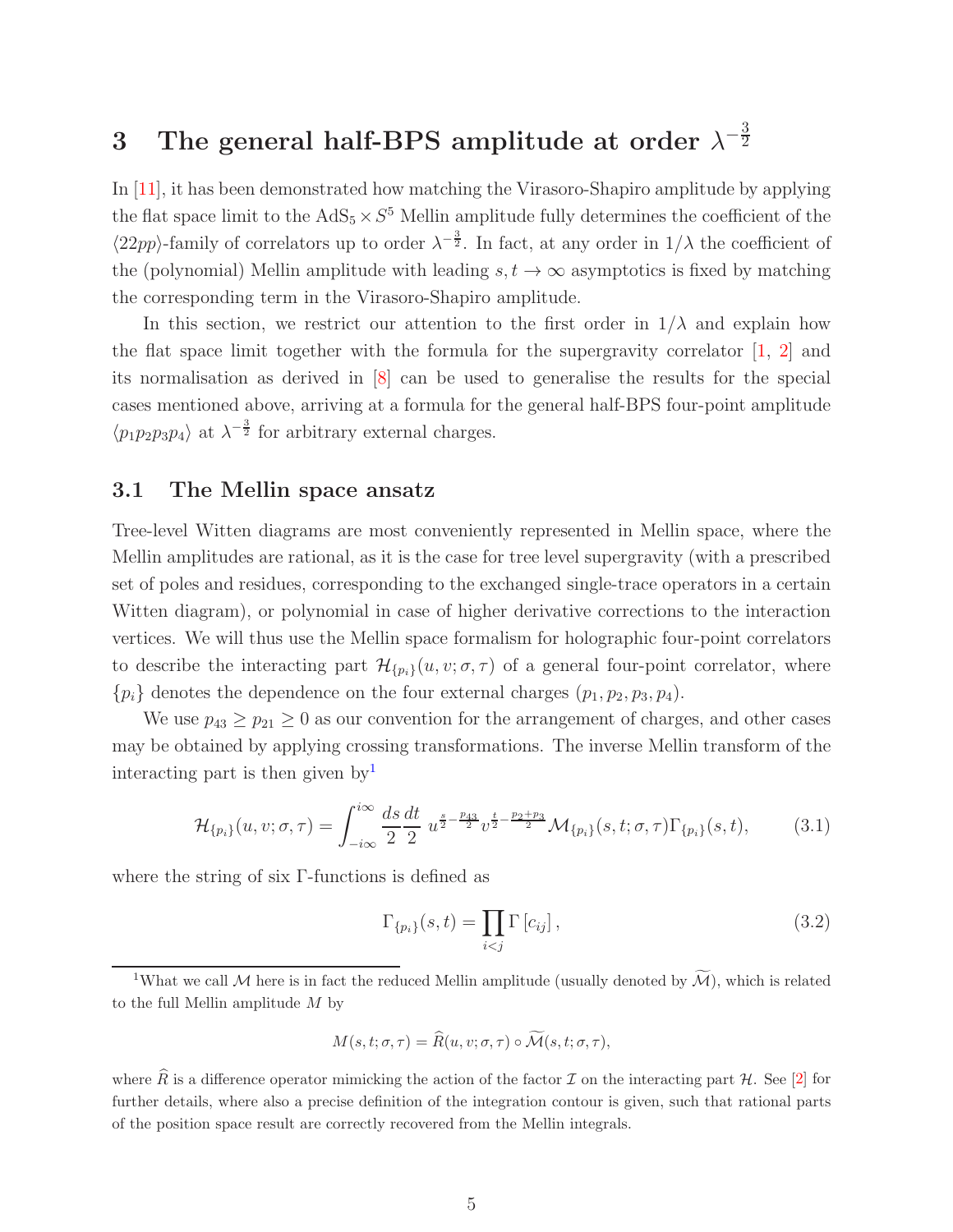with the Mellin space parametrisation  $c_{ij} = c_{ji}$  given by<sup>[2](#page-6-0)</sup>

$$
c_{12} = -\frac{s}{2} + \frac{p_1 + p_2}{2}, \qquad c_{13} = -\frac{u}{2} + \frac{p_1 + p_3}{2}, \qquad c_{14} = -\frac{t}{2} + \frac{p_1 + p_4}{2},
$$
  
\n
$$
c_{23} = -\frac{t}{2} + \frac{p_2 + p_3}{2}, \qquad c_{24} = -\frac{u}{2} + \frac{p_2 + p_4}{2}, \qquad c_{34} = -\frac{s}{2} + \frac{p_3 + p_4}{2}.
$$
\n(3.3)

Note that the Mellin space Mandelstam variables  $(s, t, u)$  satisfy the constraint

<span id="page-6-3"></span><span id="page-6-1"></span>
$$
s + t + u = p_1 + p_2 + p_3 + p_4 - 4. \tag{3.4}
$$

Analogous to the double expansion of the interacting part  $\mathcal{H}_{\{p_i\}}$  in equation [\(2.7\)](#page-4-0), we expand the corresponding order a Mellin amplitude in  $1/\lambda$  according to

$$
\mathcal{M}_{\{p_i\}} = \mathcal{M}_{\{p_i\}}^{(1,0)} + \lambda^{-\frac{3}{2}} \mathcal{M}_{\{p_i\}}^{(1,3)} + \lambda^{-\frac{5}{2}} \mathcal{M}_{\{p_i\}}^{(1,5)} + \dots
$$
\n(3.5)

The supergravity Mellin amplitude  $\mathcal{M}_{\{p_i\}}^{(1,0)}(s,t;\sigma,\tau)$  for arbitrary external charges has been conjectured in [\[1,](#page-26-0) [2\]](#page-26-1) up to an undetermined overall normalisation  $\mathcal{N}_{p_1p_2p_3p_4}$ , their result being

$$
\mathcal{M}_{\{p_i\}}^{(1,0)} = \mathcal{N}_{p_1 p_2 p_3 p_4} \sum_{i,j \ge 0} \frac{a_{ijk} \sigma^i \tau^j}{(s - \tilde{s} + 2k)(t - \tilde{t} + 2j)(u - \tilde{u} + 2i)},
$$
\n(3.6)

where  $k = p_3 + \min\{0, \frac{p_1 + p_2 - p_3 - p_4}{2}\}$  $\left\{\frac{-p_3-p_4}{2}\right\} - i - j - 2$  and the range of  $i, j$  is such that  $k \geq 0$  in the sum. Furthermore, we define

<span id="page-6-2"></span>
$$
\tilde{s} = \min \{p_1 + p_2, p_3 + p_4\} - 2,
$$
  
\n
$$
\tilde{t} = p_2 + p_3 - 2,
$$
  
\n
$$
\tilde{u} = p_1 + p_3 - 2.
$$
\n(3.7)

The overall normalisation  $\mathcal{N}_{p_1p_2p_3p_4}$  was subsequently determined in [\[8\]](#page-27-2), and it combines nicely with the factor  $a_{ijk}$  into  $\mathcal{N}_{ijk} \equiv \mathcal{N}_{p_1p_2p_3p_4}a_{ijk}$ , given by

$$
\mathcal{N}_{ijk} = \frac{1}{i!j!k!} \frac{8p_1p_2p_3p_4}{\left(\frac{p_{43}+p_{21}}{2}+i\right)! \left(\frac{p_{43}-p_{21}}{2}+j\right)! \left(\frac{|p_1+p_2-p_3-p_4|}{2}+k\right)!}.
$$
\n(3.8)

For future convenience, we define  $B_{\{n\}}^{sugra}$  ${^{sugra}_{\{p_i\}}}(\sigma,\tau)$  as the coefficient of the supergravity Mellin amplitude in the large  $s, t$  limit by

<span id="page-6-5"></span><span id="page-6-4"></span>
$$
B_{\{p_i\}}^{sugra}(\sigma,\tau) = \sum_{i,j\geq 0} \mathcal{N}_{ijk} \sigma^i \tau^j.
$$
\n(3.9)

<span id="page-6-0"></span><sup>&</sup>lt;sup>2</sup>We should warn the reader that the variable  $u$  is being used to denote two different quantities here: it is the ordinary conformal cross-ratio as defined in equation [\(2.5\)](#page-3-1), but in the context of Mellin amplitudes we also use it as one of the usual Mellin variables  $(s, t, u)$  obeying  $(3.4)$ . We hope the context will make the distinction clear.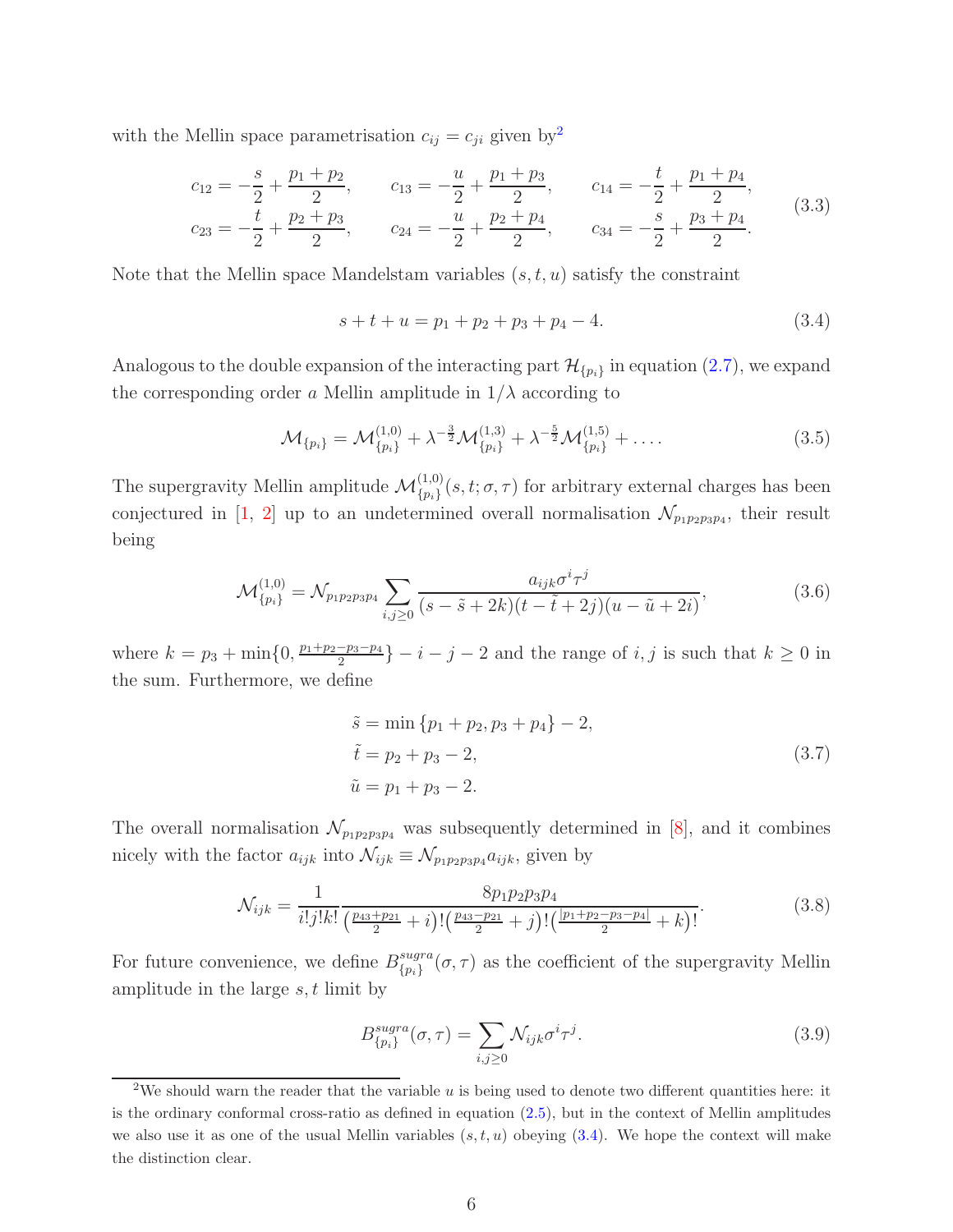Let us now turn our attention to adding string corrections to the supergravity result  $(3.6)$ , as already indicated in the expansion [\(3.5\)](#page-6-3). These  $1/\lambda$  corrections descend from higher derivative interaction terms in the AdS<sub>5</sub>  $\times S^5$  effective action, the first two being  $\mathcal{R}^4$  at order  $\lambda^{-\frac{3}{2}}$  and  $\partial^4 \mathcal{R}^4$  at order  $\lambda^{-\frac{5}{2}}$ , respectively. In Mellin space, the analytic structure of tree-level Witten diagrams dictates that for a general correction term of the schematic form  $\partial^{2n}\mathcal{R}^4$ , the corresponding Mellin amplitude is simply a polynomial of degree *n*, together with all subleading polynomial amplitudes coming from terms in 10d with legs on  $S<sup>5</sup>$  [\[16,](#page-27-10) [17,](#page-27-11) [18,](#page-27-12) [10,](#page-27-4) 11<sup>2</sup> In the same spirit as  $[11, 12]$  $[11, 12]$  we can thus make an ansatz of the form

<span id="page-7-3"></span>
$$
\mathcal{M}_{\{p_i\}}^{(1,3)} = B_4^4 \mathcal{M}_{\{p_i\}}^4,
$$
\n
$$
\mathcal{M}_{\{p_i\}}^{(1,5)} = B_{6,j}^6 \mathcal{M}_{\{p_i\}}^{6,j} + B_{5,j}^6 \mathcal{M}_{\{p_i\}}^{5,j} + B_4^6 \mathcal{M}_{\{p_i\}}^4,
$$
\n(3.10)

where  $\mathcal{M}_{\{p_i\}}^n$  are polynomial Mellin amplitudes of degree  $(n-4)$  in the Mellin variables  $(s, t, u)$  and their coefficients  $B_n^k \equiv B_n^k(\sigma, \tau; \{p_i\})$  are in general functions of the internal cross-ratios  $(\sigma, \tau)$  as well as the four external charges.<sup>[4](#page-7-2)</sup> Explicit expressions for the basis of Mellin polynomials for the  $\langle 22pp \rangle$  and  $\langle 23(p - 1)p \rangle$  families of correlators are given in section [5.](#page-17-0) Note that adding a term of the same form as the supergravity amplitude  $\mathcal{M}_{\{p_i\}}^1$ in the above ansatz  $(3.10)$  is precluded since it is not polynomial. Including such a term would spoil the cancellation of excited string states at low twist between the free theory contribution and  $\mathcal{H}$  [\[19\]](#page-27-13).

The first polynomial correction, associated with the  $\mathcal{R}^4$  vertex, is given by the constant Mellin amplitude

$$
\mathcal{M}_{\{p_i\}}^4 = 1,\tag{3.11}
$$

which is trivially crossing symmetric on its own. At order  $\lambda^{-\frac{3}{2}}$ , where only  $\mathcal{M}_{\{p_i\}}^4$  contributes, it will turn out that the simplicity of  $\mathcal{M}_{\{p_i\}}^4$  together with the knowledge of the supergravity result [\(3.6\)](#page-6-2) and its normalisation [\(3.8\)](#page-6-4) is enough to fix its coefficient  $B_4^4$  for all external charges.

### <span id="page-7-0"></span>3.2 The flat space limit

Let us briefly explain the method of matching the flat space limit, which was first motivated by Penedones [\[16\]](#page-27-10) and explored further in [\[17\]](#page-27-11). This method was first applied to the

<span id="page-7-1"></span><sup>&</sup>lt;sup>3</sup>The tree-level corrections to the supergravity Mellin amplitude are polynomial since they correspond to corrections due to unprotected double-trace operators, whose poles are already present in the gamma functions in [\(3.2\)](#page-5-3). The bound on the polynomial comes from considering the flat space limit and moreover the coefficients of the leading Mellin amplitudes can be fixed by comparing against the flat space 10d IIB closed superstring amplitude, as we will discuss in the next section.

<span id="page-7-2"></span><sup>&</sup>lt;sup>4</sup>The extra index j in  $\mathcal{M}_{\{p_i\}}^{n,j}$  and  $B_{n,j}^k$  is used when there exists more than one independent Mellin polynomial of degree  $(n-4)$ .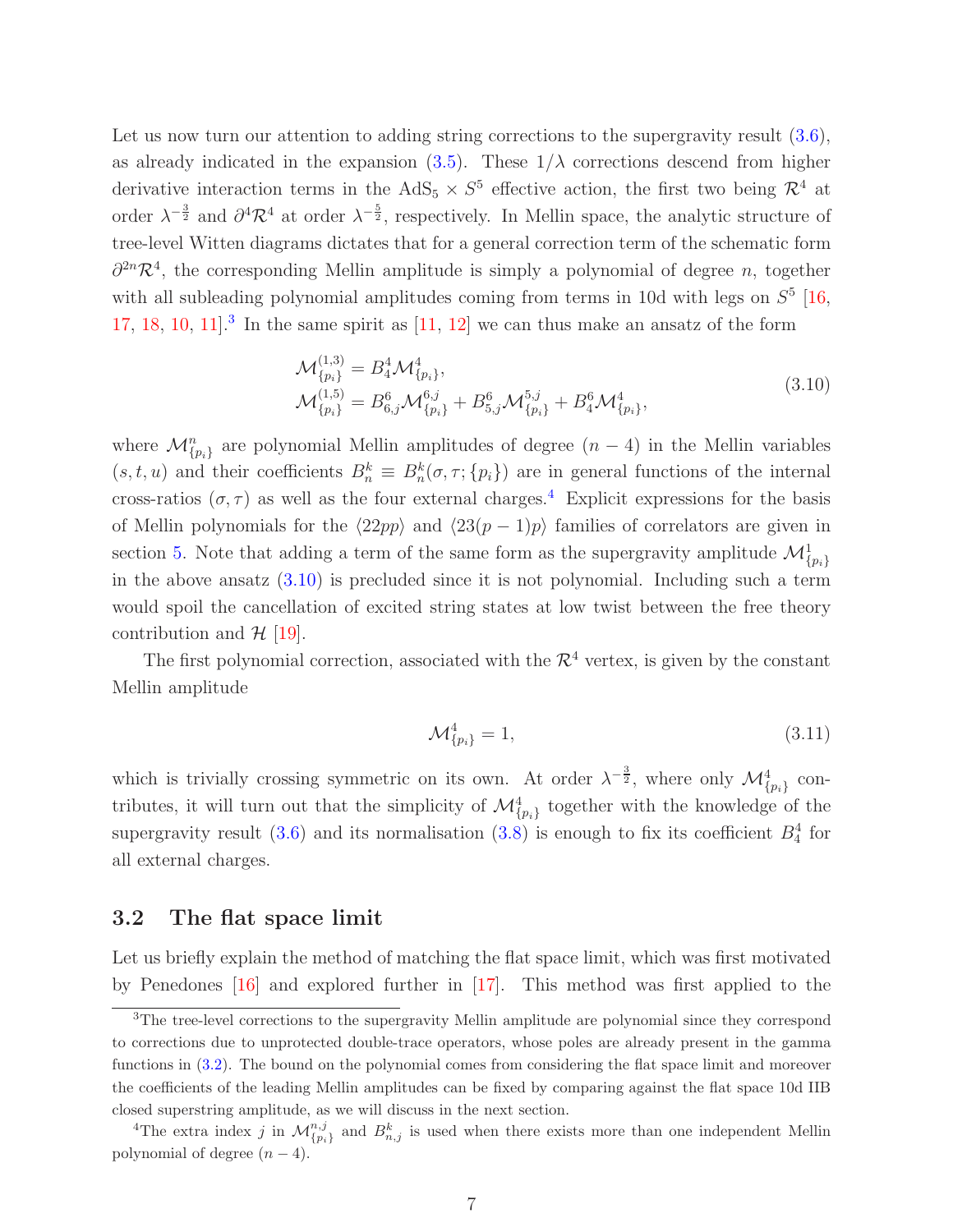$\langle 2222 \rangle$  correlator by Gonçalves [\[10\]](#page-27-4), and more recently extended to the  $\langle 22pp \rangle$  family of correlators [\[11,](#page-27-5) [12\]](#page-27-6). Their discussion is based on previous work in  $AdS_7 \times S^4$  [\[20,](#page-27-14) [21\]](#page-27-15), whose logic we will follow here to extend the previous results to the general correlator  $\langle p_1p_2p_3p_4\rangle$ with non-trivial  $(\sigma, \tau)$  dependence.

Penedones defines the following relation between the flat space and Mellin amplitudes:

<span id="page-8-0"></span>
$$
M(s_{ij}) = \frac{R^{n(1-d)/2+d+1}}{\Gamma(\Sigma - d/2)} \int_0^\infty d\beta \beta^{\Sigma - d/2 - 1} e^{-\beta} \mathcal{A}_{\text{Flat}}\left(\frac{2\beta}{R^2} s_{ij}\right), \quad s_{ij} \gg 1,
$$
 (3.12)

where  $\Sigma = \frac{p_1 + p_2 + p_3 + p_4}{2}$  is half the sum of the dimensions of the external operators for the four-point function under consideration with  $n = 4$ ,  $d = 4$  and R being the radius of the AdS space, such that  $\alpha' = l_s^2 = \lambda^{-\frac{1}{2}} R^2$ . We want to start from this 10 dimensional expression and restrict the kinematics to the 5 dimensional AdS subspace, or rather  $\mathbb{R}_5 \equiv$  $AdS_5|_{R\to\infty}$ , by integrating over the 5 dimensional wavefunction dual to the internal Kaluza-Klein modes  $[21]$ . Equation  $(3.12)$  can now be inverted as,

<span id="page-8-1"></span>
$$
\mathcal{A}_{\text{Flat}}(s,t) = \lim_{R \to \infty} \Gamma(\Sigma - d/2) R^6 \left( \int_{S^5} d^5 x \sqrt{g} \prod_{i=1}^n \Psi_{\eta_i}^{\mathcal{O}_i}(\vec{n}) \right) \int_{-i\infty}^{+i\infty} \frac{d\alpha}{2\pi i} \alpha^{-(\Sigma - d/2)} e^{\alpha} M \left( \frac{R^2}{2\alpha} s, \frac{R^2}{2\alpha} t \right). \tag{3.13}
$$

By taking the flat space limit, we should match against the type IIB closed string theory scattering amplitude of four super-gravitons, which admits an expansion in the string coupling  $g_s$  (see e.g. [\[22\]](#page-28-0))

<span id="page-8-2"></span>
$$
\mathcal{A}_{\text{Flat}} = \mathcal{A}_{\text{sugra}} f(s, t), \quad \text{with}
$$
\n
$$
f(s, t) = -stu \frac{\lambda^{-\frac{3}{2}} R^6}{64} \frac{\Gamma\left(-\frac{s}{4}\lambda^{-\frac{1}{2}}R^2\right)\Gamma\left(-\frac{t}{4}\lambda^{-\frac{1}{2}}R^2\right)\Gamma\left(-\frac{u}{4}\lambda^{-\frac{1}{2}}R^2\right)}{\Gamma\left(1 + \frac{s}{4}\lambda^{-\frac{1}{2}}R^2\right)\Gamma\left(1 + \frac{t}{4}\lambda^{-\frac{1}{2}}R^2\right)\Gamma\left(1 + \frac{u}{4}\lambda^{-\frac{1}{2}}R^2\right)} + O(g_s^2), \quad (3.14)
$$

where  $A_{\text{sugra}}$  is the tree-level supergravity scattering amplitude,  $(s, t, u)$  are the usual 10d Mandelstam invariants obeying  $s + t + u = 0$ . For our purposes it is enough to consider the leading term in  $g_s$ , as it corresponds to the leading large N result in  $\mathcal{N}=4$  SYM in the 't Hooft limit with fixed  $\lambda$ . Worldsheets with genus one and higher contribute to higher orders in  $g_s$ , corresponding to subleading  $1/N$  corrections in the CFT (see [\[11,](#page-27-5) [23\]](#page-28-1) for applications to string corrections to the correlator  $\langle 2222 \rangle$  at order  $1/N^4$ ). A further expansion of  $f(s, t)$ in  $1/\lambda$  gives

<span id="page-8-3"></span>
$$
f(s,t) = \left(1 + stu\frac{\zeta_3}{32} \cdot \lambda^{-\frac{3}{2}} R^6 + stu(s^2 + t^2 + u^2)\frac{\zeta_5}{1024} \cdot \lambda^{-\frac{5}{2}} R^{10} + \ldots\right) + O(g_s^2). \tag{3.15}
$$

As a result of the superconformal Ward Identities the Mellin amplitude M in [\(3.13\)](#page-8-1) is related to the reduced Mellin amplitude  $\mathcal M$  defined in equation [\(3.1\)](#page-5-4), as mentioned in footnote [\(1\)](#page-5-2). In the flat space limit this is given by

$$
M(s,t) \to \frac{1}{16} \left( t^2 u^2 + s^2 t^2 \sigma^2 + s^2 u^2 \tau^2 + 2s^2 t u \sigma \tau + 2st^2 u \sigma + 2st u^2 \tau \right) \mathcal{M}(s,t). \tag{3.16}
$$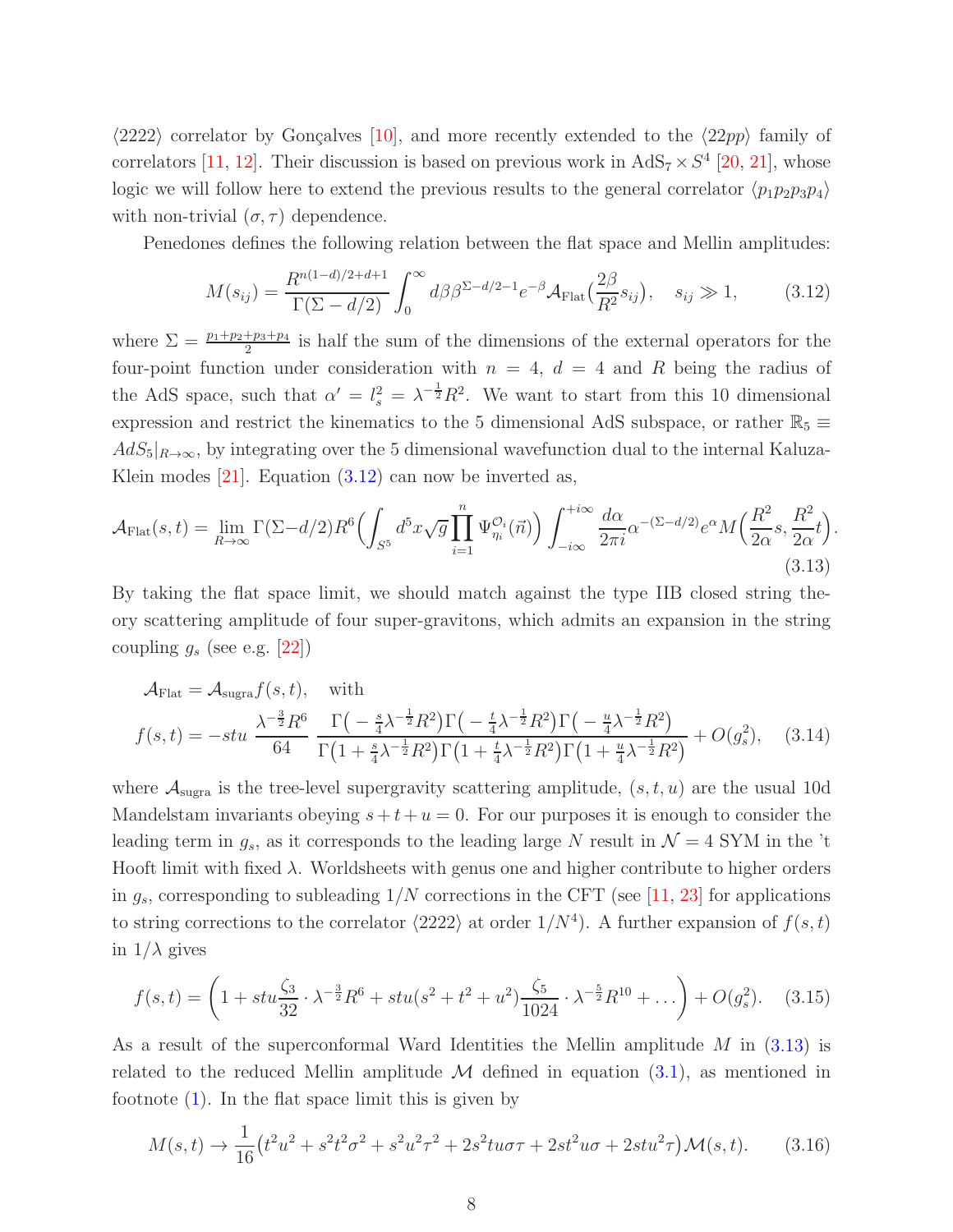Using the above definition in  $(3.13)$  and comparing with  $(3.14)$  we have

<span id="page-9-1"></span>
$$
f(s,t) = \frac{\Gamma(\Sigma - \frac{d}{2})}{16\mathcal{N}_{\mathcal{A}}} \lim_{R \to \infty} R^{14} \int_{-i\infty}^{+i\infty} \frac{d\alpha}{2\pi i} \alpha^{-(\Sigma - \frac{d}{2} + 4)} e^{\alpha} \mathcal{M}\left(\frac{R^2}{2\alpha}s, \frac{R^2}{2\alpha}t\right),\tag{3.17}
$$

where  $\mathcal{N}_{\mathcal{A}}$  is the normalisation constant that takes into account the flat-space supergravity amplitude, such that the first term in the Mellin expansion matches it. Note that  $\mathcal{N}_{\mathcal{A}}$  has a non-trivial dependence on  $(\sigma, \tau)$ , linked to the supergravity coefficient  $B_{\tau_{n}}^{sugra}$  $_{\{p_i\}}^{sugra}(\sigma, \tau)$ , see equation [\(3.9\)](#page-6-5). Using the ansatz for the expansion of  $\mathcal{M}(s,t)$  in  $a = \frac{1}{N^2-1}$  and the unfixed coefficients  $B_n^k$ , at  $\mathcal{O}(a)$  we get

$$
\mathcal{N}_{\mathcal{A}} = \frac{2\Gamma(\Sigma - \frac{d}{2})}{(stu)} \lim_{R \to \infty} aR^{8} B_{\{p_{i}\}}^{sugra}(\sigma, \tau) \int_{-i\infty}^{+i\infty} \frac{d\alpha}{2\pi i} \alpha^{-(\Sigma - \frac{d}{2} + 1)} e^{\alpha}
$$

$$
= \frac{128\pi^{2} g_{s}^{2} l_{s}^{8} \Gamma(\Sigma - \frac{d}{2})}{(stu)} \frac{B_{\{p_{i}\}}^{sugra}(\sigma, \tau)}{\Gamma(\Sigma - \frac{d}{2} + 1)}.
$$
(3.18)

Now, from the full expansion of the rhs in equation [\(3.17\)](#page-9-1) we find

<span id="page-9-2"></span>
$$
f(s,t) = \frac{(stu)}{B_{\{p_i\}}^{sugra}(\sigma,\tau)} \left[ \frac{B_{\{p_i\}}^{sugra}(\sigma,\tau)}{(stu)} + \lambda^{-\frac{3}{2}} R^6 \frac{B_4^4(\sigma,\tau)}{2^3 (\Sigma - \frac{d}{2} + 1)_3} + \dots \right].
$$
 (3.19)

Comparing [\(3.19\)](#page-9-2) with the expansion of the string amplitude in [\(3.15\)](#page-8-3) we can determine the unfixed coefficients of the leading polynomial amplitudes, in particular the coefficient  $B_4^4(\sigma, \tau)$  of the Mellin amplitude at order  $\lambda^{-\frac{3}{2}}$  is given by

<span id="page-9-3"></span>
$$
B_4^4(\sigma, \tau) = \frac{(\Sigma - \frac{d}{2} + 1)_3 \zeta_3}{4} B_{\{p_i\}}^{sugra}(\sigma, \tau).
$$
 (3.20)

Note that this result fully determines the coefficient of the  $\lambda^{-\frac{3}{2}}$  Mellin amplitude  $\mathcal{M}_{\{p_i\}}^4$  as a function of the charges  $(p_1, p_2, p_3, p_4)$ . This result relies on the fact that the non-trivial dependence on the internal cross-ratios is fully captured by the supergravity coefficient  $B^{sugra}_{\{n\}}$  ${sugra}_{\{p_i\}}(\sigma, \tau)$ , with the remaining part of the coefficient depending only on the sum of the charges Σ. This is a consequence of  $(\sigma, \tau)$  not being affected by the flat space limit, since we restrict the 10 dimensional momenta to a 5 dimensional subspace while the remaining 5 dimensions (in this case compactified to  $S^5$  with  $(\sigma, \tau)$  being the coordinates of the spherical harmonics) do not participate in a tree-level scattering process.

## <span id="page-9-0"></span>3.3 Result for the Mellin amplitude

Let us now present the formula for the four-point correlator  $\langle p_1p_2p_3p_4\rangle$  at  $\lambda^{-\frac{3}{2}}$  for arbitrary external charges, the main result of this section. The derivation relies on three ingredients: the simplicity of the Mellin amplitude [\(3.10\)](#page-7-3) at order  $\lambda^{-\frac{3}{2}}$ , the knowledge of the supergravity result, its normalisation in particular, and the adaptation of the flat space limit to correlators with general external charges.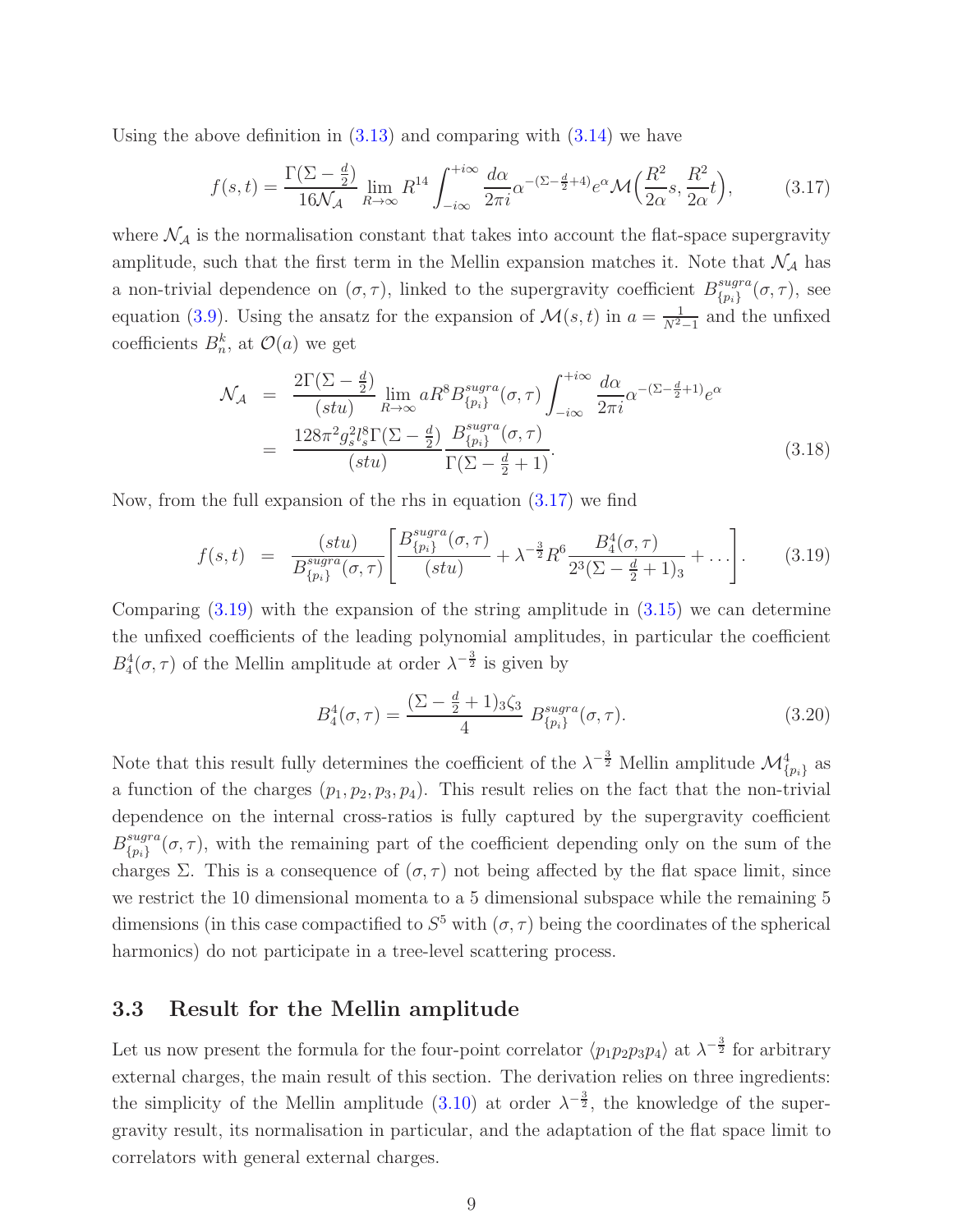Without further delay, using the relation [\(3.20\)](#page-9-3) obtained from the flat space limit, we are led to the compact result

$$
\mathcal{M}_{\{p_i\}}^{(1,3)} = \frac{(\Sigma - 1)_3 \zeta_3}{4} B_{\{p_i\}}^{sugra}(\sigma, \tau), \tag{3.21}
$$

from which we easily obtain the explicit position space expression by performing the inverse Mellin transform, resulting in

$$
\mathcal{H}_{\{p_i\}}^{(1,3)} = \frac{(\Sigma - 1)_3 \zeta_3}{4} \ B_{\{p_i\}}^{sugra}(\sigma, \tau) \ u^{\frac{p_1 + p_2 + p_3 - p_4}{2}} \overline{D}_{p_1 + 2, p_2 + 2, p_3 + 2, p_4 + 2}(u, v). \tag{3.22}
$$

For convenience, let us repeat the definition

<span id="page-10-1"></span>
$$
B_{\{p_i\}}^{sugra}(\sigma,\tau) = \sum_{i,j\geq 0} \mathcal{N}_{ijk} \sigma^i \tau^j,\tag{3.23}
$$

where  $\mathcal{N}_{ijk}$  was introduced in equation [\(3.8\)](#page-6-4).

Our formula is consistent with the results for  $\langle 2222 \rangle$  [\[10\]](#page-27-4) and  $\langle 22pp \rangle$  [\[11\]](#page-27-5) and by construction obeys the correct crossing transformation properties. We checked explicitly for many cases that, upon decomposing into conformal blocks, our result [\(3.22\)](#page-10-1) contributes to spin 0 only, as expected from the  $\mathcal{R}^4$  correction term.

In the next section, we will use this result to initiate the study of anomalous dimensions at order  $\lambda^{-\frac{3}{2}}$  for the singlet and the [0, 1, 0] channel.

# <span id="page-10-0"></span> $4$  Unmixing the  $\lambda^{-\frac{3}{2}}$  double-trace spectrum

As mentioned in section [2,](#page-3-0) the spectrum of exchanged operators in the OPE at leading order in  $1/N$  consists of a set of degenerate double-trace operators. In this section, we describe how to resolve the mixing of these operators at order  $\lambda^{-\frac{3}{2}}$ , obtaining analytical formulae for their anomalous dimensions  $\eta^{(3)}$ .

We follow the approach developed in [\[9\]](#page-27-3), where an OPE analysis was used to determine the spectrum of supergravity anomalous dimensions, denoted by  $\eta^{(0)}$  in equation [\(2.8\)](#page-4-1). First, we explain how the same method can be used to unmix further string corrections to the spectrum. Then we apply the procedure to the singlet and  $[0, 1, 0]$  channel of the  $su(4)$  R-symmetry group and compute the anomalous dimensions  $\eta^{(3)}|_{[000]}$  and  $\eta^{(3)}|_{[010]}$ , revealing a surprisingly simple structure. Lastly, we provide an intuitive 10 dimensional explanation of the observed pattern of anomalous dimensions, which can be used to make further predictions about the spectrum induced by higher derivative string corrections.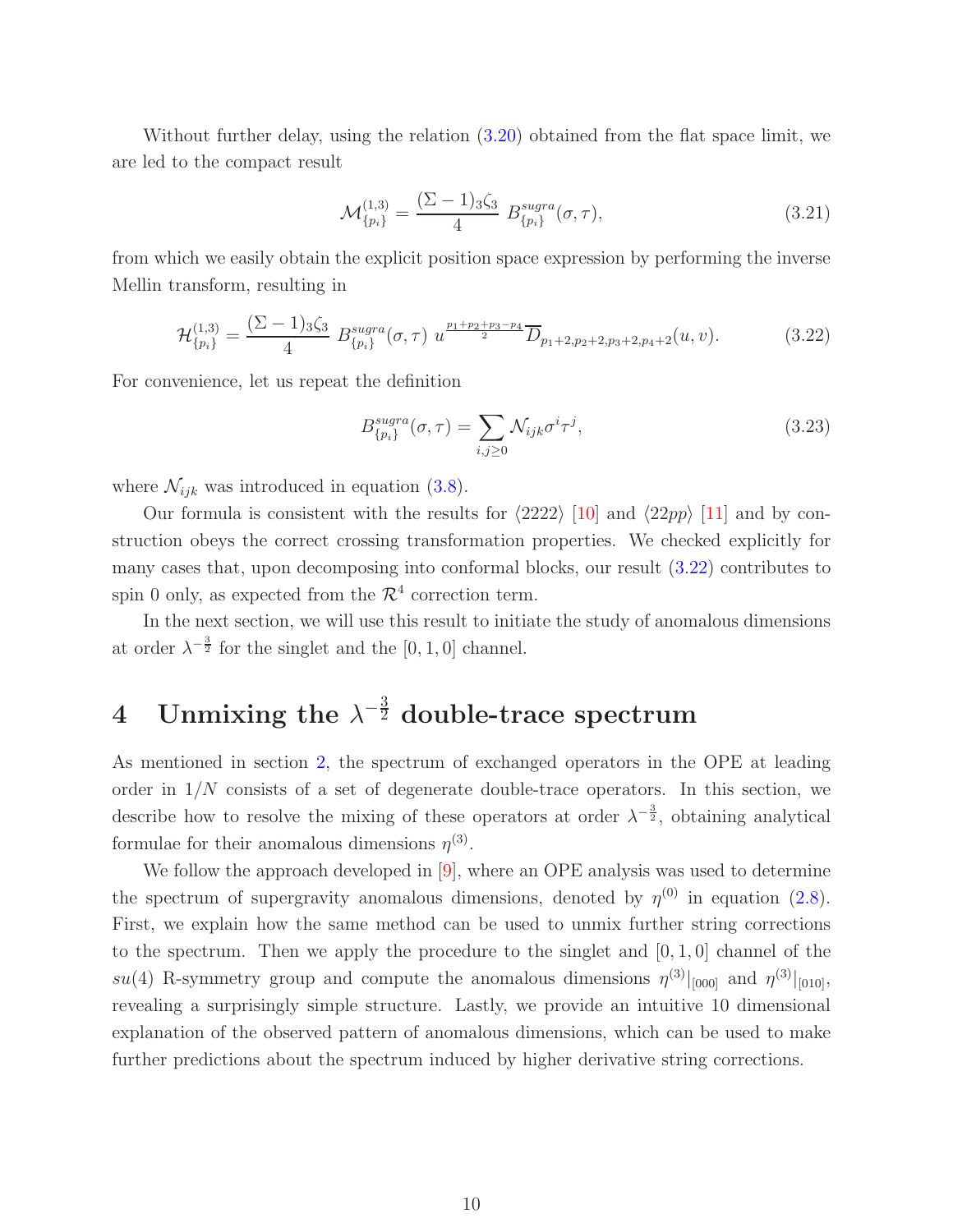### <span id="page-11-0"></span>4.1 The unmixing equations

For simplicity, we restrict the discussion given here to the singlet channel, for which the relevant set of correlators is the  $\langle ppqq\rangle$ -family.<sup>[5](#page-11-1)</sup> In this channel, for every half-twist  $t = \tau/2$ and spin  $\ell$  there are  $t - 1$  degenerate operators which we label by  $i = 1, \ldots, t - 1$ :

$$
\{K_i\} = \{ \mathcal{O}_2 \Box^{t-2} \partial^{\ell} \mathcal{O}_2, \mathcal{O}_3 \Box^{t-3} \partial^{\ell} \mathcal{O}_3, \dots, \mathcal{O}_t \Box^0 \partial^{\ell} \mathcal{O}_t \}.
$$
\n(4.1)

The interacting part of the correlator,  $\mathcal{H}_{ppqq}$ , admits an OPE decomposition into long superconformal blocks (see [\[15,](#page-27-9) [19,](#page-27-13) [25,](#page-28-2) [26,](#page-28-3) [27\]](#page-28-4) and references therein). Projecting onto the singlet channel, we have the decomposition

<span id="page-11-3"></span>
$$
\mathcal{H}_{ppqq}(u,v)|_{[0,0,0]} = \sum_{t,\ell} A_{t,\ell} G_{t,\ell}(u,v),\tag{4.2}
$$

where  $G_{t,\ell}(u, v)$  is given by the usual four-dimensional conformal block with a shift of four in its dimension [\[28,](#page-28-5) [29\]](#page-28-6):

$$
G_{t,\ell}(u,v) = (-1)^{\ell} u^{t} \frac{x^{\ell+1} F_{t+\ell+2}(x) F_{t+1}(\bar{x}) - \bar{x}^{\ell+1} F_{t+\ell+2}(\bar{x}) F_{t+1}(x)}{x - \bar{x}},
$$
(4.3)

with  $F_{\rho}(x) = {}_2F_1(\rho, \rho, 2\rho; x)$  being the standard hypergeometric function.

Due to operator mixing, the coefficients  $A_{t,\ell}$  of the superconformal block decomposition are not in one-to-one correspondence with the OPE three-point functions  $C_{ppK_i}$ . Instead, they are given by a sum over the degenerate operators  $K_i$ :

<span id="page-11-2"></span>
$$
A_{t,\ell} = \sum_{i=1}^{t-1} C_{ppK_i} C_{qqK_i}.
$$
\n(4.4)

Similarly to the dimensions of exchanged operators  $K_i$  (see eq.  $(2.8)$ ), we expand the threepoint functions  $C_{ppK_i}$  around large N and  $\lambda$ ,

$$
C_{ppK_i} = C_{ppK_i}^{(0)} + \left(\lambda^{-\frac{3}{2}} C_{ppK_i}^{(3)} + \lambda^{-\frac{5}{2}} C_{ppK_i}^{(5)} + \ldots\right) + O(a),\tag{4.5}
$$

where the superscript in  $C_{nnl}^{(n)}$  $p_{pK_i}^{(n)}$  again denotes the correction at order  $\lambda^{-\frac{n}{2}}$ .

The unmixing equations are stated most conveniently in a matrix form. Hence, let us assemble the three-point functions and anomalous dimensions at a given half-twist  $t$  into the  $(t-1) \times (t-1)$  matrices

$$
\mathbb{C}^{(n)} := \begin{pmatrix} C_{22K_1}^{(n)} & C_{22K_2}^{(n)} & \cdots & C_{22K_{t-1}}^{(n)} \\ C_{33K_1}^{(n)} & C_{33K_2}^{(n)} & \cdots & C_{33K_{t-1}}^{(n)} \\ \vdots & \vdots & & \vdots \\ C_{t_{tK_1}}^{(n)} & C_{t_{tK_2}}^{(n)} & \cdots & C_{t_{tK_{t-1}}}^{(n)} \end{pmatrix}, \qquad \hat{\eta}^{(n)} := \begin{pmatrix} \eta_1^{(n)} & & \\ & \ddots & \\ & & \eta_{t-1}^{(n)} \end{pmatrix}, \qquad (4.6)
$$

<span id="page-11-1"></span><sup>5</sup>For a detailed explanation and a generalisation to all  $su(4)$  channels of the form [a, b, a] we refer the reader to the articles [\[24,](#page-28-7) [8\]](#page-27-2).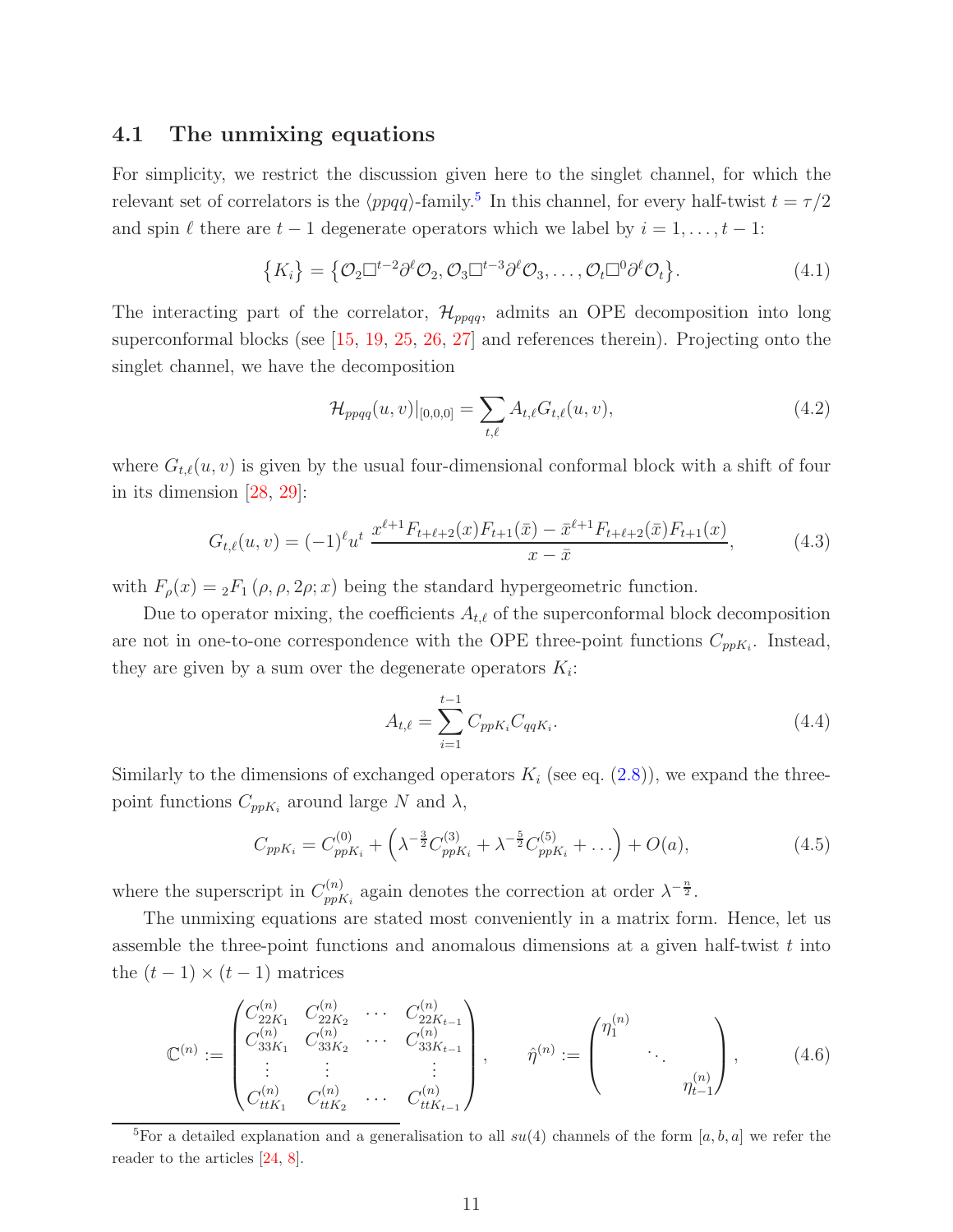with  $\hat{\eta}^{(n)}$  being diagonal. We also arrange the correlators  $\langle ppqq\rangle$  into the symmetric matrix

$$
\hat{\mathcal{H}}(u,v) := \begin{pmatrix} \mathcal{H}_{2222} & \mathcal{H}_{2233} & \cdots & \mathcal{H}_{22tt} \\ \mathcal{H}_{2233} & \mathcal{H}_{3333} & \cdots & \mathcal{H}_{33tt} \\ \vdots & \vdots & & \vdots \\ \mathcal{H}_{22tt} & \mathcal{H}_{33tt} & \cdots & \mathcal{H}_{tttt} \end{pmatrix} .
$$
\n(4.7)

Now, plugging the double expansions [\(2.8\)](#page-4-1) and [\(4.5\)](#page-11-2) into the superconformal block decomposition [\(4.2\)](#page-11-3), we arrive at the decomposition

$$
\hat{\mathcal{H}}(u,v) = \sum_{t,\ell} \left[ \hat{A}_{t,\ell}^{(0,0)} + a \log(u) \left( \hat{A}_{t,\ell}^{(1,0)} + \lambda^{-\frac{3}{2}} \hat{A}_{t,\ell}^{(1,3)} + \ldots \right) + O(a^2) \right] G_{t,\ell}(u,v) + \ldots, \tag{4.8}
$$

where the ellipsis denotes analytic terms in  $u$  which are not relevant for this discussion. Comparing to the expansion [\(2.7\)](#page-4-0) and keeping terms up to order  $a\lambda^{-\frac{3}{2}}$ , this leads to the unmixing equations

$$
O(1): \qquad \hat{A}_{t,\ell}^{(0,0)} = \mathbb{C}^{(0)} (\mathbb{C}^{(0)})^T, \qquad (4.9)
$$

$$
O(a): \qquad \hat{A}_{t,\ell}^{(1,0)} = \mathbb{C}^{(0)} \hat{\eta}^{(0)} \left(\mathbb{C}^{(0)}\right)^{T},\tag{4.10}
$$

$$
O(\lambda^{-\frac{3}{2}}): \qquad 0 = \mathbb{C}^{(0)}(\mathbb{C}^{(3)})^T + \mathbb{C}^{(3)}(\mathbb{C}^{(0)})^T, \qquad (4.11)
$$

$$
O(a\lambda^{-\frac{3}{2}}): \qquad \hat{A}_{t,\ell}^{(1,3)} = \mathbb{C}^{(0)}\hat{\eta}^{(3)} (\mathbb{C}^{(0)})^T + \mathbb{C}^{(0)}\hat{\eta}^{(0)} (\mathbb{C}^{(3)})^T + \mathbb{C}^{(3)}\hat{\eta}^{(0)} (\mathbb{C}^{(0)})^T, \qquad (4.12)
$$

where the zero on the lhs of equation [\(4.11\)](#page-12-0) comes from the fact that are no  $1/\lambda$  corrections to the leading N free field correlator  $\mathcal{H}^{(0,0)}$ .

In [\[9\]](#page-27-3), the first two equations were solved twist by twist to find an analytic formula for the supergravity anomalous dimensions  $\hat{\eta}^{(0)}$  and to construct the leading order three-point function matrices  $\mathbb{C}^{(0)}$ .<sup>[6](#page-12-1)</sup> The conjectured anomalous dimension formula for a double-trace operator  $\mathcal{O}_{pq}$  in a general  $su(4)$  channel  $[a,b,a]$  reads  $[8]$ 

<span id="page-12-3"></span><span id="page-12-2"></span><span id="page-12-0"></span>
$$
\eta_{t,\ell}^{(0)}|_{[a,b,a]} = -\frac{2M_t^{(4)}M_{t+\ell+1}^{(4)}}{\left(\ell+2(i+r)+a-\frac{1+(-1)^{a+\ell}}{2}\right)_6},\tag{4.13}
$$

where

$$
M_t^{(4)} = (t-1)(t+a)(t+a+b+1)(t+2a+b+2),
$$
\n(4.14)

the twist  $\tau$  is parametrised by  $t = \frac{\tau - b}{2} - a$  and the degeneracy labels  $(i, r)$  are given by

$$
i = 1, \dots, (t-1), \qquad r = 0, \dots, (\mu - 1), \qquad \mu = \begin{cases} \left\lfloor \frac{b+2}{2} \right\rfloor & a+l \text{ even}, \\ \left\lfloor \frac{b+1}{2} \right\rfloor & a+l \text{ odd}. \end{cases} \tag{4.15}
$$

<span id="page-12-1"></span><sup>&</sup>lt;sup>6</sup>Explicit data in the singlet channel is available up to twist 48. For some low twist examples see [\[9\]](#page-27-3), where a straightforward prescription on how to compute the unmixed three-point functions in the singlet channel is given (for results in the  $[0, 1, 0]$  channel see [\[24\]](#page-28-7), respectively).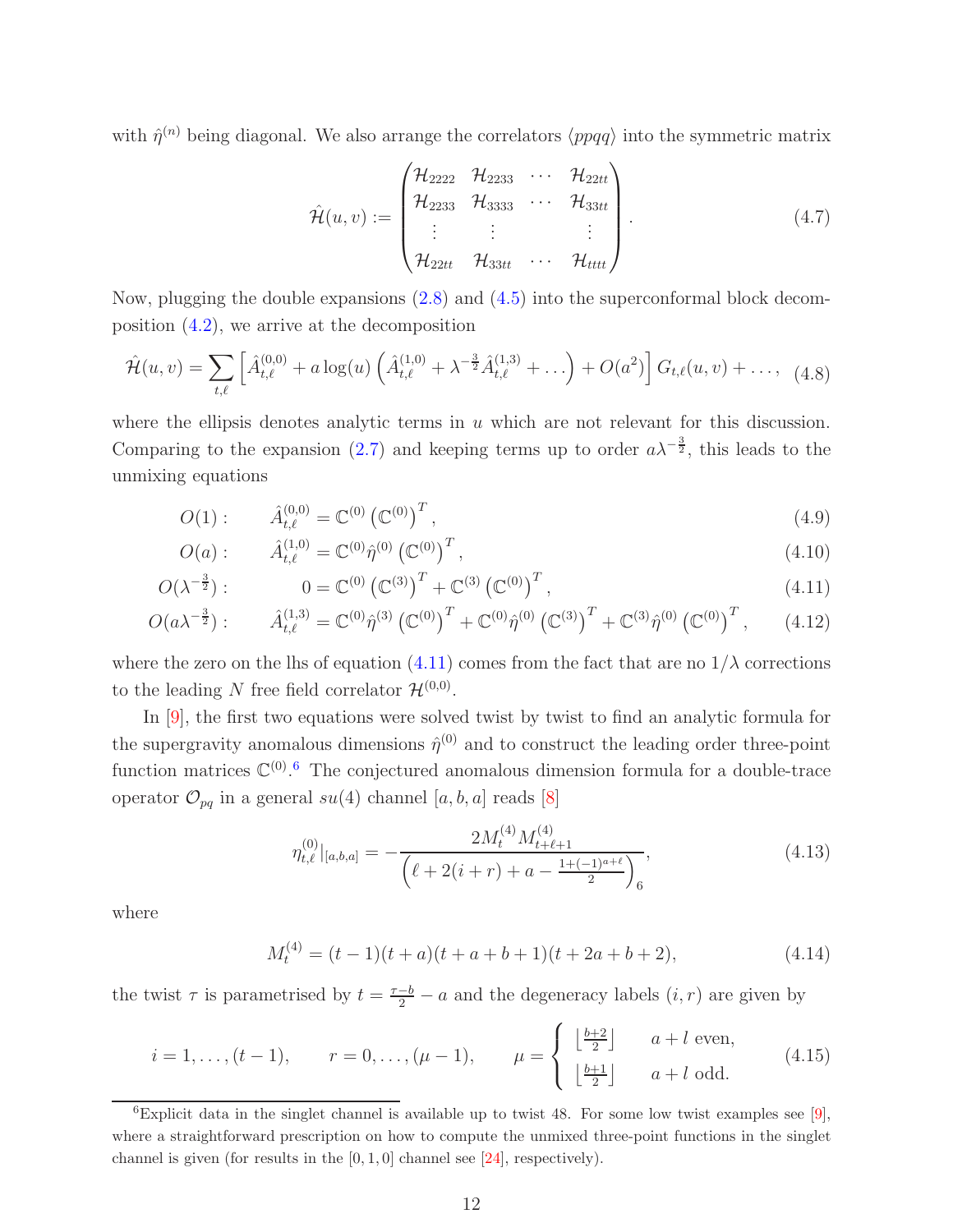Note that for  $\mu > 1$  and  $t > 2$  there are cases for which the labels  $(i, r)$  assume the same sum  $(i+r)$ , resulting in a residual degeneracy in the supergravity spectrum.<sup>[7](#page-13-1)</sup> Furthermore, the supergravity anomalous dimension  $(4.13)$  is left invariant under the discrete shift

<span id="page-13-4"></span>
$$
t \to -t - \ell - 2a - b - 2,\tag{4.16}
$$

which exchanges the two factors in its numerator. As we will discuss later, we find this symmetry to be present also in the  $\lambda^{-\frac{3}{2}}$  and  $\lambda^{-\frac{5}{2}}$  anomalous dimensions.

With  $\mathbb{C}^{(0)}$  and  $\hat{\eta}^{(0)}$  at hand, we can turn our attention to the next two equations, where we have  $\mathbb{C}^{(3)}$  and  $\hat{\eta}^{(3)}$  as our unknowns. For a fixed half-twist t, we can first solve equation [\(4.11\)](#page-12-0), leaving  $\frac{(t-1)(t-2)}{2}$  undetermined parameters in  $\mathbb{C}^{(3)}$ . Together with the  $t-1$ anomalous dimensions  $\eta_i^{(3)}$  we have  $\frac{t(t-1)}{2}$  unknowns, exactly as many as the number of conditions we get from  $\hat{A}^{(1,3)}_{t,\ell}$  in equation [\(4.12\)](#page-12-3). Thus this is a well defined problem with a unique solution.

In the following, we apply this analysis to the  $[0, 0, 0]$  and  $[0, 1, 0]$  channel, for which we use the  $\langle p \rho q q \rangle$  and  $\langle p(p + 1)q(q + 1) \rangle$  families of correlators. Note that our result [\(3.22\)](#page-10-1) for the general four-point amplitude at  $\lambda^{-\frac{3}{2}}$  provides the necessary data needed to resolve the mixing of double-trace operators in any  $su(4)$  channel of the form [a, b, a]. We will address this general unmixing problem in the future.

## <span id="page-13-0"></span>4.2  $[0, 0, 0]$  channel results

Here we describe the solution of the full unmixing problem in the singlet channel. We obtain the necessary data, namely the correlators of the form  $\langle ppqq\rangle$  at order  $\lambda^{-\frac{3}{2}}$ , from our new result [\(3.22\)](#page-10-1). As expected, the conformal block decomposition yields only spin 0 contributions. Solving the unmixing equations  $(4.11)$  and  $(4.12)$  twist by twist as described in the previous section, we find

<span id="page-13-3"></span>
$$
\hat{\eta}^{(3)} = \left\{ \eta_1^{(3)}, 0, \dots, 0 \right\}, \qquad \mathbb{C}^{(3)} = 0,
$$
\n(4.17)

with  $\eta_1^{(3)}$  being consistent with the formula

$$
\eta_1^{(3)} = -\frac{\zeta_3}{840}(t-1)^2 t^3 (t+1)^4 (t+2)^3 (t+3)^2 \cdot \delta_{\ell,0}.
$$
\n(4.18)

Some comments are in order:

• The leading  $1/\lambda$  correction to the matrix of three-point functions  $\mathbb{C}^{(3)}$  is identically zero. A priori, such a correction is not forbidden by consistency of the OPE and its vanishing is a very non-trivial result.<sup>[8](#page-13-2)</sup> We will use this observation and assume the

<span id="page-13-1"></span><sup>&</sup>lt;sup>7</sup>The first instance of residual degeneracy occurs in the [0, 2, 0] channel at twist 8 ( $t = 3$ ), where the two operators with labels  $(i, r) = (1, 1)$  and  $(2, 0)$  have the same supergravity anomalous dimension.

<span id="page-13-2"></span><sup>8</sup>We would like to thank Ofer Aharony and Shai Chester for encouraging us to revisit the possibility of  $1/\lambda$  corrections to the three-point functions.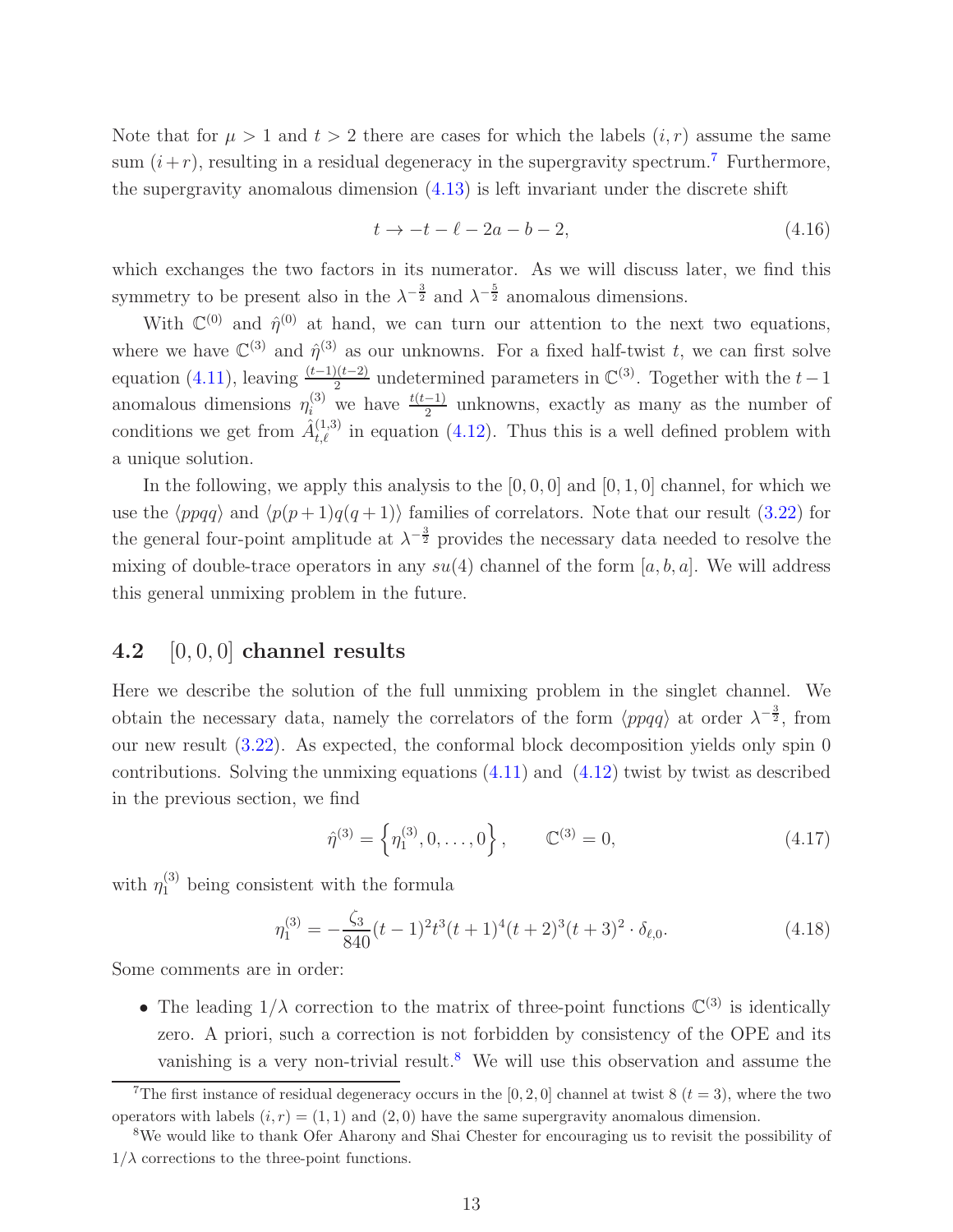absence of the subsequent correction  $\mathbb{C}^{(5)}$  when exploring the spectrum of anomalous dimensions at order  $\lambda^{-\frac{5}{2}}$  in the next section.

- The pattern of anomalous dimensions turns out to be surprisingly simple: only the operator with degeneracy label  $i = 1$  receives a  $\lambda^{-\frac{3}{2}}$  correction to its dimension, all other anomalous dimensions vanish. As we will describe in section [4.4,](#page-15-0) this pattern is consistent with predictions from the recently discovered hidden 10d conformal symmetry of supergravity correlators [\[13\]](#page-27-7).
- For large  $t$ , the anomalous dimension has the asymptotic behaviour

<span id="page-14-2"></span>
$$
\eta_1^{(3)} \to -\frac{\zeta_3}{840} t^{14},\tag{4.19}
$$

a fact which will become important when comparing to the [0, 1, 0] channel anomalous dimension. Furthermore,  $\eta_1^{(3)}$  $t_1^{(3)}$  obeys the symmetry  $t \to -t-2$ .

• Lastly, our result for  $\hat{\eta}^{(3)}$  correctly reproduces the averages of squared anomalous dimensions derived in  $[11]$ , see equation  $(3.11)$  therein.

## <span id="page-14-0"></span>4.3  $[0, 1, 0]$  channel results

Let us apply the method described above to solve the mixing problem in a non-trivial  $su(4)$ channel. We choose the  $[0, 1, 0]$  channel, where we need data from correlators of the form  $\langle p(p + 1)q(q + 1)\rangle$ . Again, we find contributions to spin 0 only. Performing the unmixing twist by twist we find similar results as in the singlet channel:

$$
\hat{\eta}^{(3)}|_{[0,1,0]} = \left\{ \eta_1^{(3)}|_{[0,1,0]}, 0, \dots, 0 \right\}, \qquad \mathbb{C}^{(3)}|_{[0,1,0]} = 0, \tag{4.20}
$$

where  $\eta_1^{(3)}$  $\binom{[0,1,0]}{[0,1,0]}$  is consistent with the formula

$$
\eta_1^{(3)}|_{[0,1,0]} = -\frac{\zeta_3}{840}(t-1)^2 t^3 (t+1)^2 (t+2)^2 (t+3)^3 (t+4)^2 \cdot \delta_{\ell,0},\tag{4.21}
$$

which is symmetric under  $t \rightarrow -t-3$ .

Again, the leading  $1/\lambda$  correction to the matrix of three-point functions  $\mathbb{C}^{(3)}|_{[0,1,0]}$  is zero and only the first operator with degeneracy label  $i = 1$  receives a non-vanishing correction. For large  $t$  it scales like the singlet channel anomalous dimension:

<span id="page-14-3"></span><span id="page-14-1"></span>
$$
\eta_1^{(3)}|_{[0,1,0]} \to -\frac{\zeta_3}{840} t^{14}.\tag{4.22}
$$

This matching of the leading large twist behaviour of anomalous dimensions across different  $su(4)$  channels is in agreement with the 10 dimensional interpretation discussed below.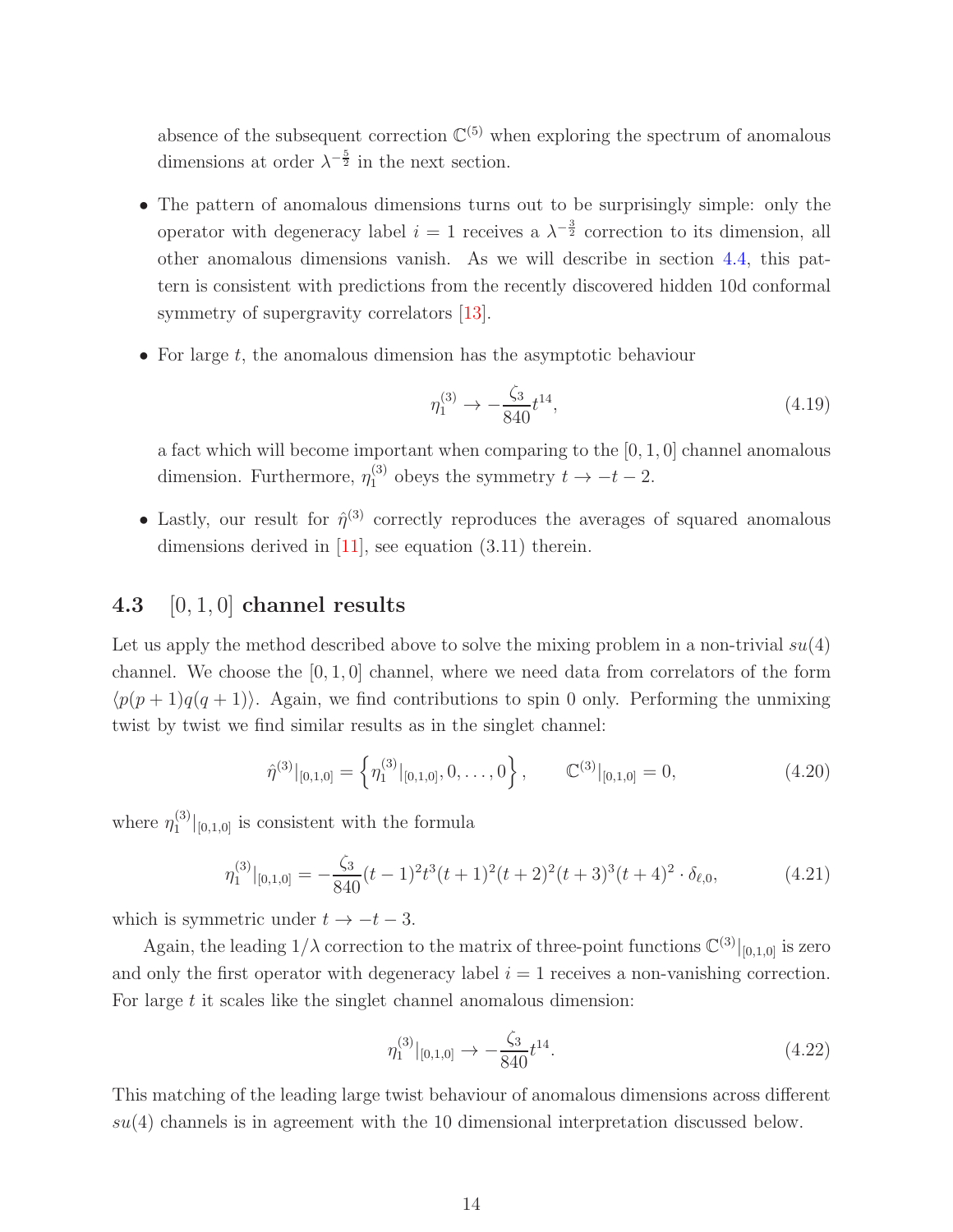#### <span id="page-15-0"></span>4.4 10d interpretation of spectrum

Recently, Caron-Huot and Trinh observed a hidden 10 dimensional conformal symmetry, which allowed them to repackage all half-BPS tree-level supergravity four-point functions into a single generating function  $[13]$ <sup>[9](#page-15-1)</sup>. This conjecture was inspired by the following observation: the singlet channel supergravity anomalous dimension  $\eta^{(0)}$  of a double-trace operator  $\mathcal{O}_{pq}|_{[0,0,0]}$  and the partial-wave coefficients of the flat 10d 2  $\rightarrow$  2 scattering amplitude of axi-dilatons in type IIB supergravity share a common Pochhammer structure in their denominators:

<span id="page-15-3"></span><span id="page-15-2"></span>
$$
\frac{1}{(\ell_{10}+1)_6} \sim \frac{1}{(\ell+2i-1)_6},\tag{4.23}
$$

where the lhs depends on an effective 10 dimensional spin  $\ell_{10} = 0, 2, \ldots$  and the rhs is the denominator of the supergravity singlet channel anomalous dimension  $\eta^{(0)}|_{[0,0,0]}$ , which depends on spin  $\ell$  and degeneracy label i. For a general  $su(4)$  channel [a, b, a], we should compare to the denominator in equation  $(4.13)$ , giving the correspondence

$$
\frac{1}{(\ell_{10}+1)_6} \sim \frac{1}{(\ell+2(i+r)+a-\frac{1+(-1)^{a+\ell}}{2})_6},\tag{4.24}
$$

where for convenience we repeat the definition of the degeneracy labels  $(i, r)$ :

$$
i = 1, ..., t - 1,
$$
  $r = 0, ..., \mu - 1,$   $\mu = \begin{cases} \left\lfloor \frac{b+2}{2} \right\rfloor & a+l \text{ even}, \\ \left\lfloor \frac{b+1}{2} \right\rfloor & a+l \text{ odd}. \end{cases}$  (4.25)

The correspondence [\(4.24\)](#page-15-2) assigns a value of the effective ten-dimensional spin to each long double-trace operator in the supergravity spectrum.

Now consider the first string correction at order  $\lambda^{-\frac{3}{2}}$ , the spectrum of which we have computed above for the singlet and  $[0, 1, 0]$  channels, see equations  $(4.17)$ ,  $(4.20)$ . Unexpectedly, we found that only the first anomalous dimension with degeneracy label  $i = 1$  is non-zero. A neat interpretation of this result can be given by the identification of denomi-nators in [\(4.24\)](#page-15-2): as the order  $\lambda^{-\frac{3}{2}}$  string correction descends from the 10d  $\mathcal{R}^4$  supervertex, its ten-dimensional partial-wave decomposition contributes only to spin  $\ell_{10} = 0$ . Matching denominators in equation [\(4.23\)](#page-15-3) we get

<span id="page-15-4"></span>
$$
\ell_{10} = 0 \Rightarrow (\ell, i) = (0, 1), \tag{4.26}
$$

i.e. only the anomalous dimension with degeneracy label  $i = 1$  should be non-vanishing, which exactly coincides with our explicit results for  $\eta^{(3)}$  in equations [\(4.17\)](#page-13-3) and [\(4.20\)](#page-14-1)!

The heuristic correspondence [\(4.24\)](#page-15-2) thus seems to correctly give a prediction for which four-dimensional double-trace operators acquire an anomalous dimension, depending on the

<span id="page-15-1"></span><sup>&</sup>lt;sup>9</sup>See also [\[30\]](#page-28-8) for a similar conjectured 6d version for  $AdS_3 \times S^3$  supergravity.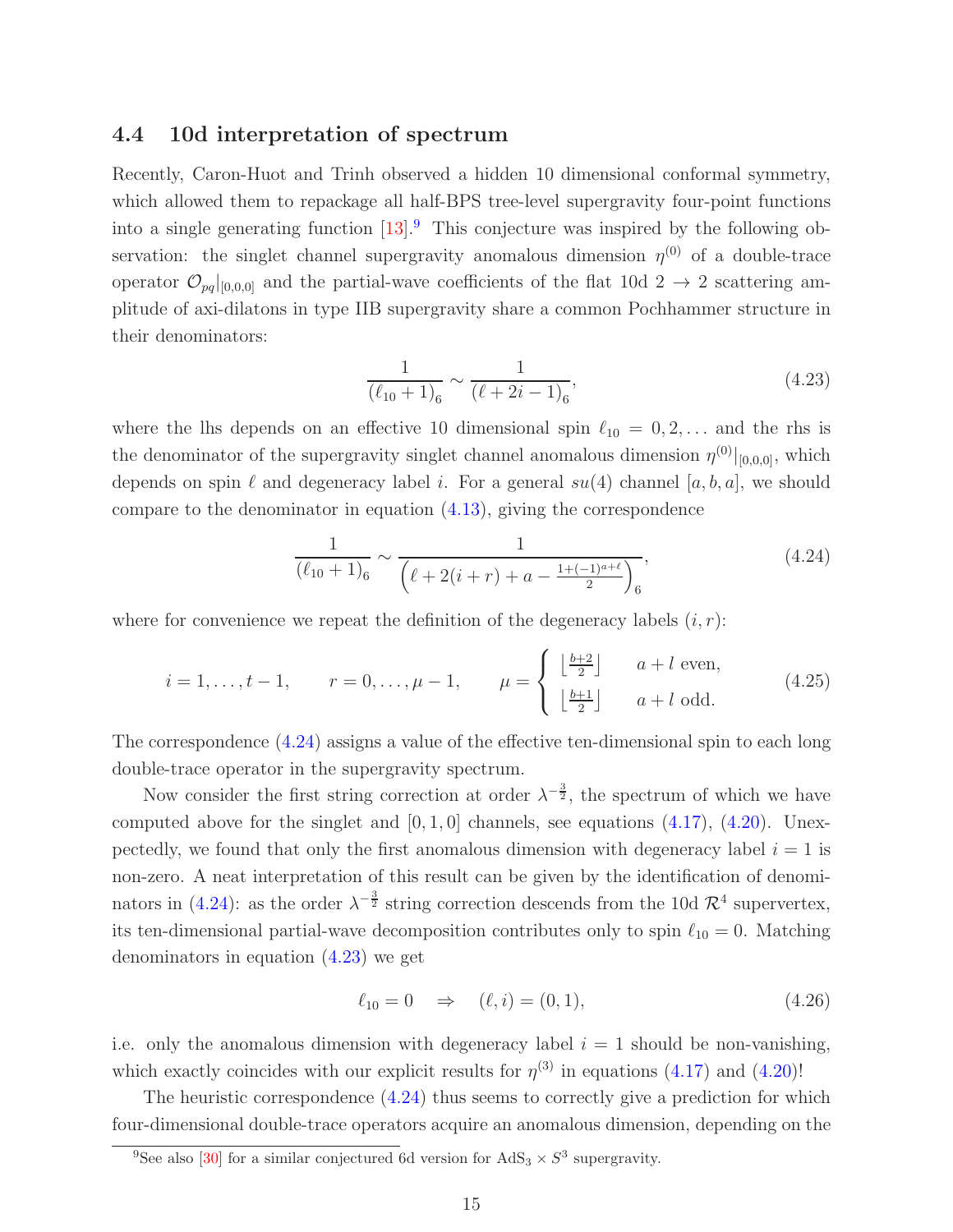allowed ten-dimensional spin  $\ell_{10}$ . In fact, in the supergravity case, where operators of any even spin  $\ell_{10}$  are exchanged, this does not result in any restrictions on the four-dimensional quantum numbers  $(\ell, i, r)$ , and indeed all operators are found to receive a correction to their dimensions. However, by assuming this ten-dimensional interpretation remains valid when considering further string corrections (which give only finite spin contributions to the partial-wave expansion), we can deduce constraints on the spectrum of anomalous dimensions, as shown above for the  $\lambda^{-\frac{3}{2}}$  case.

The next string correction at order  $\lambda^{-\frac{5}{2}}$  descends from the  $\partial^4 \mathcal{R}^4$  supervertex, allowing spins up to  $\ell_{10} = 2$ . Matching again the denominators, we find the prediction

<span id="page-16-1"></span>
$$
\ell_{10} = 2 \quad \Rightarrow \quad (\ell, i) = (2, 1), \ (1, 1), \ (0, 2). \tag{4.27}
$$

Together with the spin  $\ell_{10} = 0$  contribution, we therefore expect three anomalous dimensions to be non-vanishing in the  $[0, 0, 0]$  channel: the spin 2,  $i = 1$  and the spin 0,  $i = 1, 2$ anomalous dimensions. In the  $[0, 1, 0]$  channel, which also receives contributions from odd spins, we additionally expect the spin 1,  $i = 1$  anomalous dimension to be present. As we will discuss in the next section, under an additional assumption about the three-point functions, the above structure can be used as a predictive tool to constrain further subleading corrections to the anomalous dimensions and correlators.

There is one further implication of the relation to ten dimensions, which concerns the observed coincidence of the large twist behaviour of anomalous dimensions, see equations [\(4.19\)](#page-14-2) and [\(4.22\)](#page-14-3) for a concrete example. In the 10 dimensional conformal four-point amplitude there is only one primary operator for any even spin  $\ell_{10}$ , which upon dimensional reduction results in multiple 4d primary operators descending from the same [10](#page-16-0)d primary.<sup>10</sup> We can use this to our advantage by making the following observation: For finite spin the large twist asymptotics accesses the flat space limit, which can be understood from the inverse Mellin transform, as defined in equation [\(3.1\)](#page-5-4). The flat space limit tells us to look at the large s, t behaviour, which in particular translates into large powers of  $u$  in position space. Restricting ourselves to finite spin contributions, we then see that large twist indeed corresponds to the flat space limit. Schematically, for finite spin we thus have the correspondence

<span id="page-16-2"></span>
$$
flat space limit \sim large twist asymptotics. \tag{4.28}
$$

In the flat space limit the spectrum is given by the 10d conformal theory. Therefore, at a given order in  $1/\lambda$ , we expect the same large twist asymptotics for all four dimensional operators which descend from a common 10d primary according to equation [\(4.24\)](#page-15-2), regardless of their 4d quantum numbers (such as spin, degeneracy labels or  $su(4)$  representation). This cross-channel matching of the leading twist behaviour can serve as a consistency check

<span id="page-16-0"></span> $10$ We want to thank Paul Heslop for discussions on this point.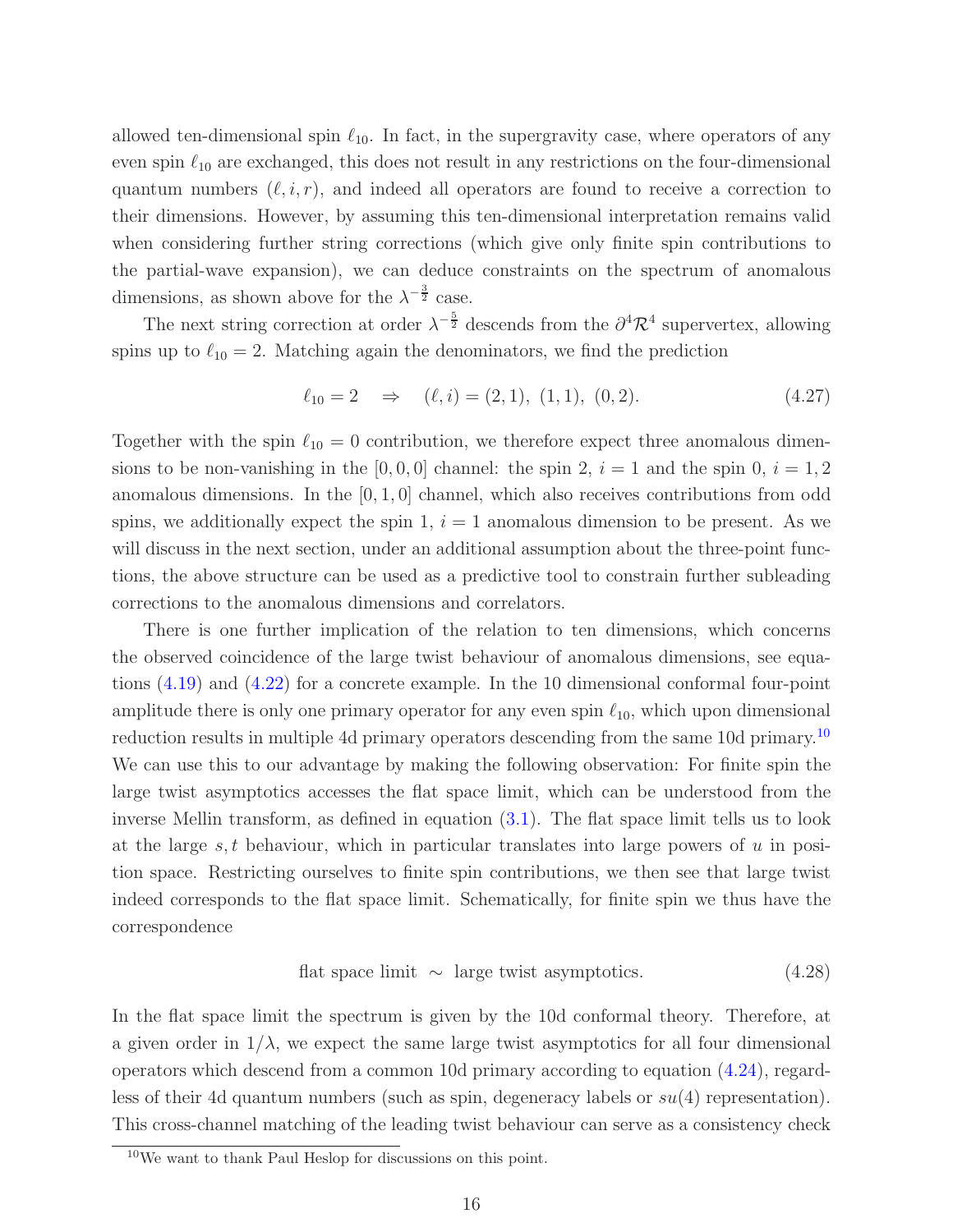on results for anomalous dimensions and will allow us to fix one more free parameter in the  $\lambda^{-\frac{5}{2}}$  [0, 1, 0] channel spectrum.

#### <span id="page-17-0"></span> $5$  New results at order  $\lambda^{-\frac{5}{2}}$  $\overline{2}$

In the previous section we have examined the spectrum of anomalous dimensions of doubletrace operators in the singlet and the [0, 1, 0] channels for the first  $1/\lambda$  correction. Here, we will turn our attention to the next order, namely  $\lambda^{-\frac{5}{2}}$ , and apply the unmixing procedure in a similar fashion as before. We will first discuss the singlet channel, for which recently the  $\langle 22pp \rangle$  family of correlators was completely determined up to this order [\[12,](#page-27-6) [11\]](#page-27-5). In the last part of this section, we will consider the  $[0, 1, 0]$  channel and present results for a new family of correlators of the form  $\langle 23(p - 1)p \rangle$ .

## <span id="page-17-1"></span>5.1 The singlet channel spectrum

Let us start by adapting the general ansatz [\(3.10\)](#page-7-3) to the  $\langle 22pp \rangle$  family of correlators:

$$
\mathcal{M}_{22pp}^{(1,5)}(s,t) = B_{6,1}^6 \mathcal{M}_p^{6,1} + B_{6,2}^6 \mathcal{M}_p^{6,2} + B_5^6 \mathcal{M}_p^{5} + B_4^6 \mathcal{M}_p^{4},\tag{5.1}
$$

where the basis of Mellin space amplitudes  $\mathcal{M}_p^n(s, t)$  has one remaining crossing symmetry  $(t \leftrightarrow u)$  and is given by [\[18\]](#page-27-12)

$$
\mathcal{M}_p^4 = 1, \qquad \mathcal{M}_p^5 = s,
$$
  

$$
\mathcal{M}_p^{6,1} = s^2 + t^2 + u^2, \qquad \mathcal{M}_p^{6,2} = s^2,
$$
 (5.2)

and their explicit position space results are given in Appendix  $A$ .<sup>[11](#page-17-2)</sup>

The corresponding *p*-dependent singlet channel coefficients  $B_n^k$  have been shown to obey the following form based on arguments of locality on  $S^5$  [\[12\]](#page-27-6)<sup>[12](#page-17-3)</sup>

<span id="page-17-5"></span><span id="page-17-4"></span>
$$
B_n^k = \frac{p(p)_n}{(p-2)!} C_n^k(p),
$$
\n(5.3)

where  $C_n^k(p)$  is a polynomial of degree  $2(k - n)$  in p. It will turn out that a similar result also holds in the  $[0, 1, 0]$  channel. These polynomials have been fully fixed in  $[11, 12]$  $[11, 12]$ , and

<span id="page-17-2"></span><sup>&</sup>lt;sup>11</sup>Note that compared to the previous order (where  $\mathcal{M}_{p}^{4}$  contributes to spin 0 only), we find an additional spin 2 contribution from  $\mathcal{M}_{p}^{(6,1)}$ . Hence, in order to distinguish the two spin contributions, we will use an additional subscript in the  $\lambda^{-\frac{5}{2}}$  anomalous dimension  $\eta_{\ell,i}^{(5)}$ , with  $i=1,\ldots,t-1$  as before and  $\ell$  labelling the different spins. We will find contributions from  $\ell = 0, 2$  in the singlet and from  $\ell = 0, 1, 2$  in the [0, 1, 0] channel.

<span id="page-17-3"></span><sup>&</sup>lt;sup>12</sup>The extra factor of p compared to  $[12]$  is due to a different normalisation of the external operators, see equation  $(2.1)$  for our conventions.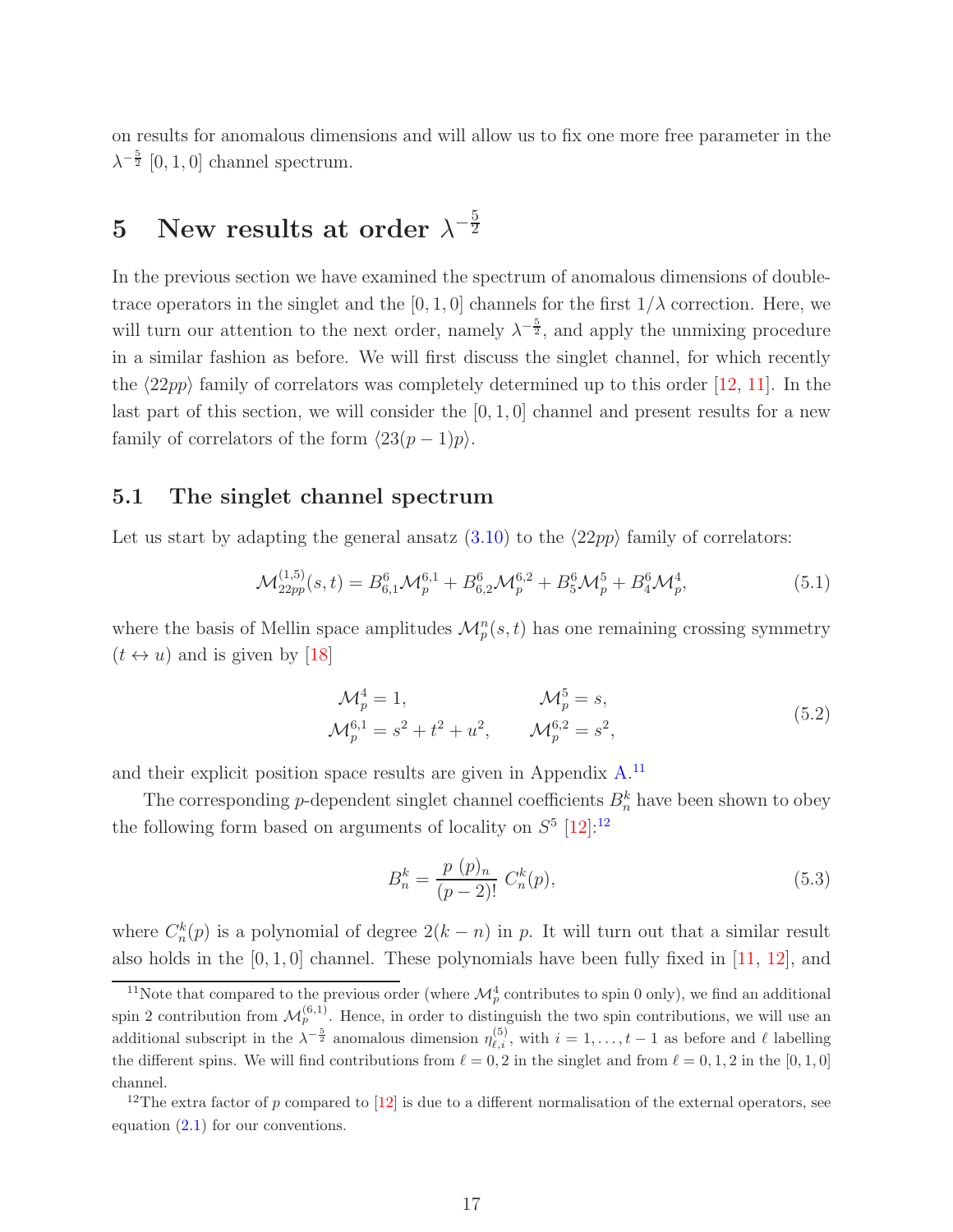are given by

$$
B_4^6 = -\frac{p (p)_{4\zeta_5}}{(p-2)!} 2(p^4 + 9p^3 + 10p^2 - 20p - 25), \qquad B_5^6 = \frac{p (p)_{5\zeta_5}}{(p-2)!} 2p(p-2),
$$
  
\n
$$
B_{6,1}^6 = \frac{p (p)_{6\zeta_5}}{(p-2)!}, \qquad B_{6,2}^6 = 0.
$$
\n(5.4)

In order to solve the full mixing problem (i.e. determining the  $t-1$  anomalous dimensions  $\eta_{\ell,i}^{(5)}$  as well as the matrix of three-point function corrections  $\mathbb{C}^{(5)}$ , we would need the full  $\langle ppqq \rangle$  family of correlators at  $\lambda^{-\frac{5}{2}}$ . However, we can circumvent this obstacle by making an assumption about the corrections to the three-point functions, which is motivated by results at the previous order. Recall that by explicit computations in the singlet channel we have determined  $\mathbb{C}^{(3)} = 0$ . Let us make the analogous assumption here, namely

<span id="page-18-3"></span><span id="page-18-1"></span><span id="page-18-0"></span>
$$
\mathbb{C}^{(5)} = 0.\tag{5.5}
$$

We do not know if the above assumption is valid in general. However we will now show that the resulting spectrum of anomalous dimensions is in agreement with the 10d predic-tions [\(4.27\)](#page-16-1). The assumption [\(5.5\)](#page-18-0) then allows us to solve the mixing problem for the  $\lambda^{-\frac{5}{2}}$ anomalous dimensions using data from the known  $\langle 22pp \rangle$  series of correlators only:

For a given half-twist t and spin  $\ell$ , the only unknowns are the anomalous dimensions  $\eta_{\ell,i}^{(5)}$ , and there are  $t-1$  of them. At the same time, we get  $t-1$  equations from considering the set of correlators  $\{\langle 2222\rangle, \langle 2233\rangle, \ldots, \langle 22tt\rangle\}.$  To be more concrete, let us denote the conformal block decomposition of the  $log(u)$  part of  $\mathcal{H}^{(1,5)}$  for the correlator  $\langle 22pp \rangle$  by  $A_{p,\ell}^{(1,5)}$ . Employing a matrix notation for the mentioned set of  $t - 1$  equations, we obtain

$$
\begin{pmatrix} C_{22K_1}^{(0)} C_{22K_1}^{(0)} & \cdots & C_{22K_{t-1}}^{(0)} C_{22K_{t-1}}^{(0)} \\ \vdots & & \vdots \\ C_{22K_1}^{(0)} C_{ttK_1}^{(0)} & \cdots & C_{22K_{t-1}}^{(0)} C_{ttK_{t-1}}^{(0)} \end{pmatrix} \begin{pmatrix} \eta_{\ell,1}^{(5)} \\ \vdots \\ \eta_{\ell,t-1}^{(5)} \end{pmatrix} = \begin{pmatrix} A_{2,\ell}^{(1,5)} \\ \vdots \\ A_{t,\ell}^{(1,5)} \end{pmatrix} .
$$
 (5.6)

Since the matrix on the lhs is known explicitly  $[9]$ , we can invert the above equation for a given t and readily obtain the vector of anomalous dimensions  $\hat{\eta}_{\ell}^{(5)}$  $\stackrel{(3)}{\ell}$ .

Let us move on to the concrete unmixing of the singlet channel, where we start by considering the spin 2 contribution. Using the procedure described above, we find that the only spin 2 contribution comes from the combination  $u^p(1 + v)\overline{D}_{p+3p+355}$ , and the  $\ell = 2$ anomalous dimensions  $\hat{\eta}_2^{(5)}$  $_2^{(5)}$  follow the pattern predicted in equation  $(4.27)$  $(4.27)$ , i.e. only the  $i = 1$  anomalous dimension is non-vanishing:

<span id="page-18-2"></span>
$$
\hat{\eta}_2^{(5)} = \left\{ \eta_{2,1}^{(5)}, 0, \dots, 0 \right\},\tag{5.7}
$$

with  $\eta_{2,1}^{(5)}$  being consistent with the formula

$$
\eta_{2,1}^{(5)} = -\frac{\zeta_5}{166320}(t-1)^2 t^2 (t+1)^3 (t+2)^4 (t+3)^3 (t+4)^2 (t+5)^2 \cdot \delta_{\ell,2},\tag{5.8}
$$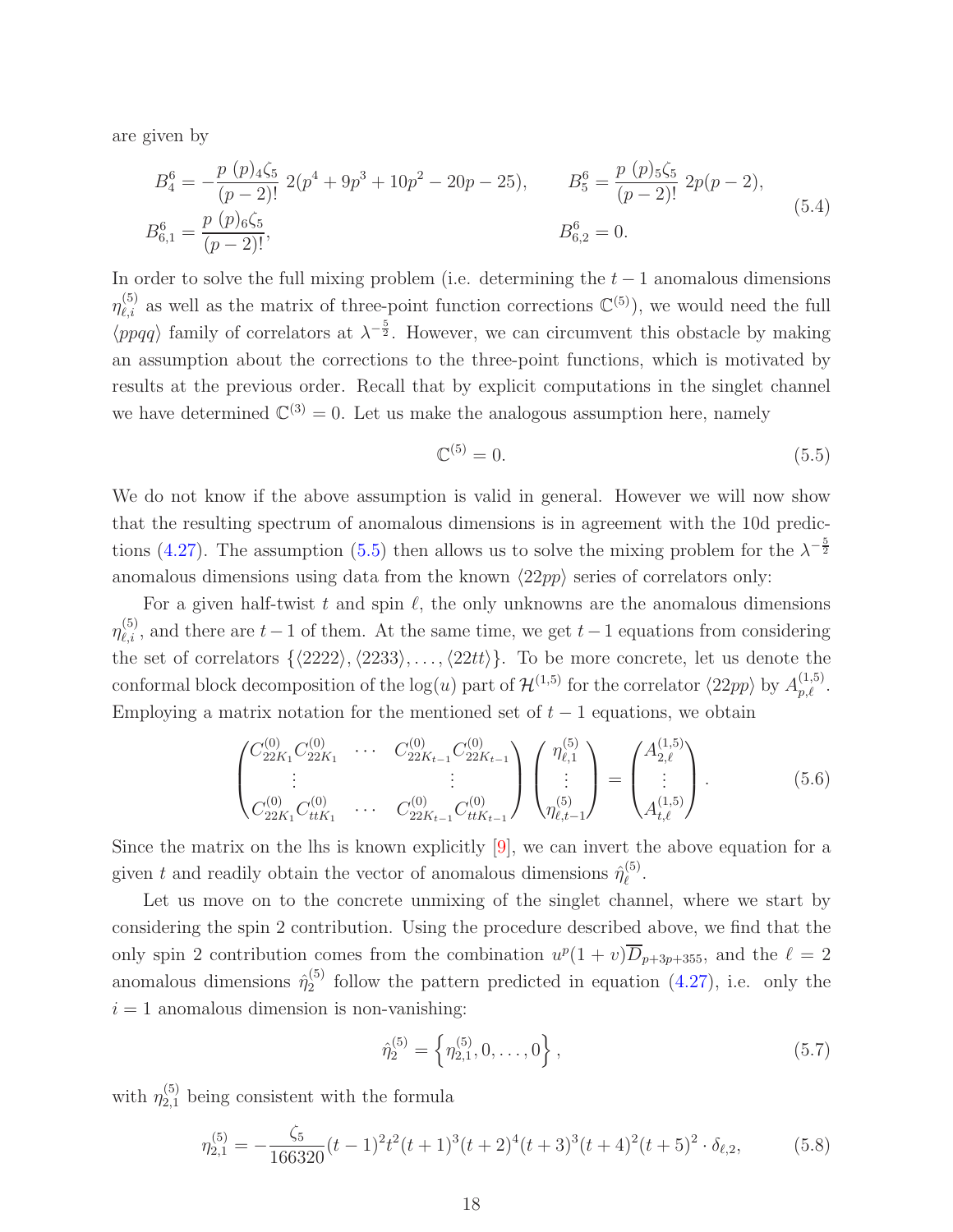which is symmetric under  $t \to -t-4$ . In the large t limit we find the asymptotic behaviour

$$
\eta_{2,1}^{(5)} \to -\frac{\zeta_5}{166320} t^{18}.\tag{5.9}
$$

Moving on to the spin 0 contributions, the combinations  $D_p^4, D_p^5, D_p^{6,1}, D_p^{6,2}$  described in equation  $(A.1)$  all contribute. Solving the unmixing equation  $(5.6)$  we find that only the operators with degeneracy labels  $i = 1, 2$  receive a correction, which is again in total agreement with our 10d interpretation of the spectrum. We obtain

$$
\hat{\eta}_0^{(5)} = \left\{ \eta_{0,1}^{(5)}, \eta_{0,2}^{(5)}, 0, \dots, 0 \right\},\tag{5.10}
$$

with  $\eta_{0.1}^{(5)}$  $_{0,1}^{(5)}$ ,  $\eta_{0,2}^{(5)}$  being consistent with the formulae

$$
\eta_{0,1}^{(5)} = -\zeta_5 \frac{(t-1)^2 t^3 (t+1)^4 (t+2)^3 (t+3)^2 (4t^4+16t^3+14t^2-4t+15)}{4320} \cdot \delta_{\ell,0},
$$
  
\n
$$
\eta_{0,2}^{(5)} = -\zeta_5 \frac{(t-1)^2 t^3 (t+1)^4 (t+2)^3 (t+3)^2 (t^4+4t^3+26t^2+44t-30)}{166320} \cdot \delta_{\ell,0} \qquad (5.11)
$$

which both have the symmetry  $t \to -t-2$ . In the large t limit they behave as

$$
\eta_{0,1}^{(5)} \to -\frac{\zeta_5}{1080} t^{18}, \n\eta_{0,2}^{(5)} \to -\frac{\zeta_5}{166320} t^{18},
$$
\n(5.12)

and we note that  $\eta_{0,2}^{(5)}$  $_{0,2}^{(5)}$  scales precisely the same way as  $\eta_{2,1}^{(5)}$  $_{2,1}^{(9)}$ , as expected from our 10d interpretation (4.[27\)](#page-16-1), since they descend from the same 10d spin  $\ell_{10} = 2$  operator.

## <span id="page-19-0"></span>5.2 Spectrum constraints

We have already seen that various techniques constrain the form of the *p*-dependent polynomials and we have also observed very nice and remarkably simple structures in the spectra of operators at orders  $\lambda^{-\frac{3}{2}}$  and  $\lambda^{-\frac{5}{2}}$ . Let us now discuss an alternative approach.

We will assume that we do not know the exact form of the *p*-dependent coefficients  $B_n^6$ and we write general polynomial ansätze. Before proceeding, there are some constraints that we can take into account already at this stage. Firstly, the coefficient  $B_{6,2}^6$  has to vanish due to the absence of the corresponding term in the flat space limit. Moreover, for  $p = 2$  the coefficient  $B_5^6$  has to vanish as a consequence of crossing symmetry. The ansätze we make for the coefficients  $B_n^6$  are then:

<span id="page-19-1"></span>
$$
B_4^6 = \zeta_5 \frac{p}{(p-2)!} \sum_{i=0}^9 \beta_i p^i, \qquad B_5^6 = \zeta_5 \frac{p}{(p-2)!} (p-2) \sum_{i=0}^7 \gamma_i p^i,
$$
  

$$
B_{6,1}^6 = \zeta_5 \frac{p}{(p-2)!} \sum_{i=0}^7 \delta_i p^i, \qquad B_{6,2}^6 = 0.
$$
 (5.13)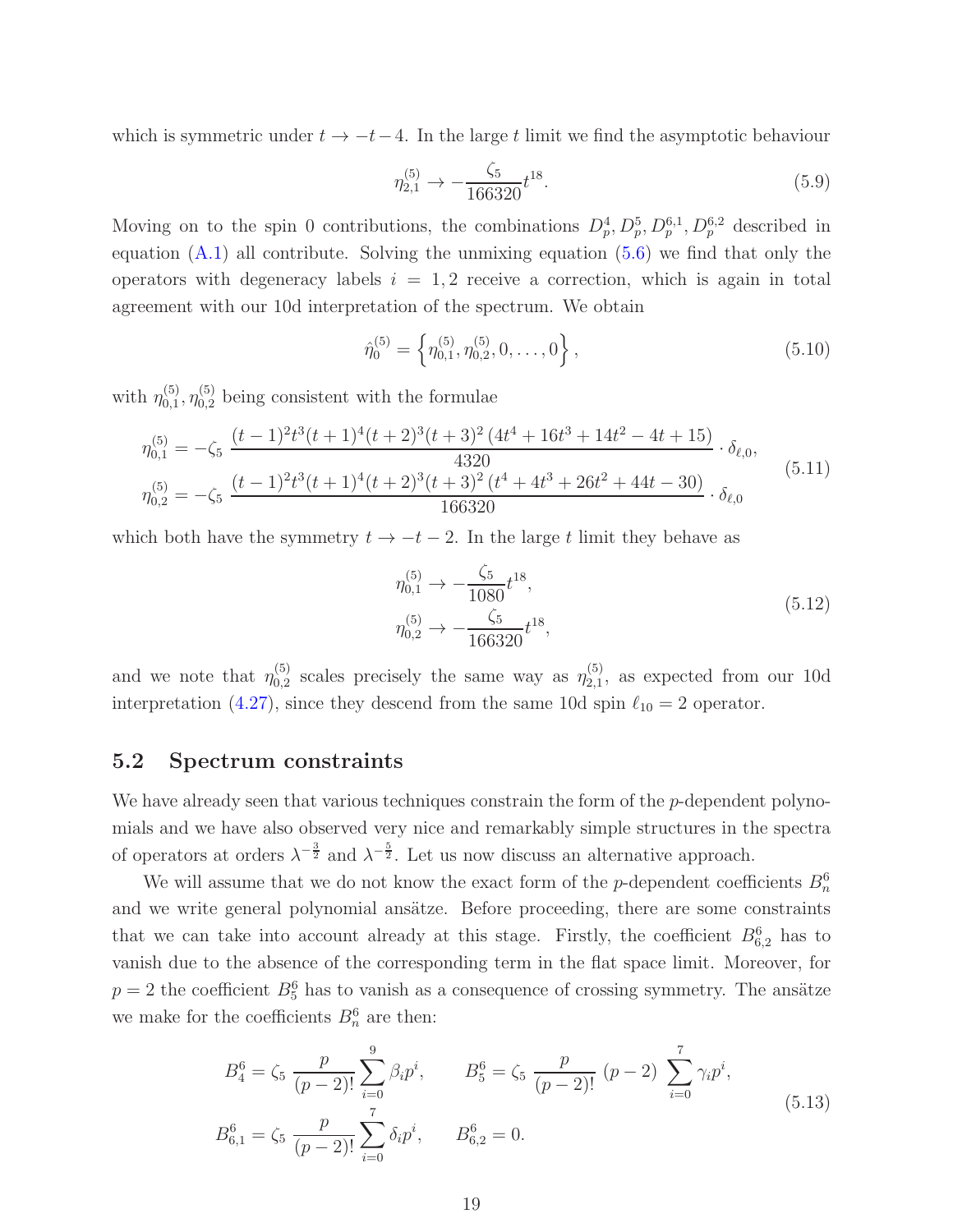Let us point out once more that we are working under the assumption that the string corrections to the three point functions are vanishing at this order, see eq. (5.[5\)](#page-18-0).

We start by examining the spin 2 sector, where only the coefficient  $B_{6,1}^6$  contributes. Solving the reduced unmixing equation [\(5.6\)](#page-18-1), finding that all of the operators receive a non-vanishing anomalous dimensions, which depend on the free parameters introduced by  $B_{6,1}^6$ . According to the 10d prediction described in section [4.4,](#page-15-0) we now impose that all but the  $i = 1$  anomalous dimension are zero, i.e. we demand that  $\eta_{2,i}^{(5)} = 0$ , for  $i = 2, \ldots, t - 1$ . Imposing these constraints on  $B_{6,1}^6$  we find

$$
B_{6,1}^{6} = \zeta_5 \frac{p(p)_{6}}{120(p-2)!} \delta_1, \qquad (5.14)
$$

which is the correct form of the polynomial up to a free parameter. The formula for the unmixed anomalous dimension is given by eq.  $(5.8)$  $(5.8)$  up to the free parameter  $\delta_1$ , which can be fixed by matching to the flat space limit (determining  $\delta_1 = 120$ ).

Having completely fixed one more polynomial out of the four in eq. (5.[13\)](#page-19-1), we proceed to the spin 0 sector. As before, we unmix the spectrum of operators and we observe that all of them receive a non-zero anomalous dimension. Following the 10d prescription, we impose the vanishing of all anomalous dimensions  $\eta_{0,i}^{(5)}$  with  $i > 2$ , obtaining

$$
B_4^6 = -\zeta_5 \frac{p (p)_4}{(p-2)!} P_4(p),
$$
  
\n
$$
B_5^6 = -\zeta_5 \frac{p (p)_5}{(p-2)!} \frac{(p-2)}{576} ((288 + 11\beta_1 - 6\beta_2)p + 2(1440 + 11\beta_1 - 6\beta_2)),
$$
\n(5.15)

where  $P_4(p)$  is the fourth-order polynomial

$$
P_4(p) = \frac{1}{432} \left( 864p^4 + 3(1152 - 11\beta_1 + 6\beta_2)p^3 - 2(85\beta_1 - 66\beta_2 + 36\beta_3)p^2 + 12(11\beta_1 - 6\beta_2)p - 72\beta_1 \right).
$$
\n(5.16)

We have obtained the predicted form of the coefficients  $B_n^6$ , see equation [\(5](#page-17-4).3), by using our spectrum constraints, crossing symmetry and the flat-space limit, under the assumption of a guided polynomial ansatz. The observation about the form of the polynomials will be very useful in the study of the  $[0, 1, 0]$  channel, as we discuss in the next section.

In fact, we are able to fix one more free parameter by comparing the large  $t$  limit of the anomalous dimensions. The leading t power of the spin 0 anomalous dimension  $\eta_{0,2}^{(5)}$ 0,2 depends on two free parameters, namely  $\beta_1$  and  $\beta_2$ . Matching this to the large t limit of  $\eta_{2.1}^{(5)}$  $2_{2,1}^{(3)}$ , which descends form the same 10d operator with  $\ell_{10} = 2$ , determines

$$
\beta_2 = \frac{11}{6}\beta_1 + 240. \tag{5.17}
$$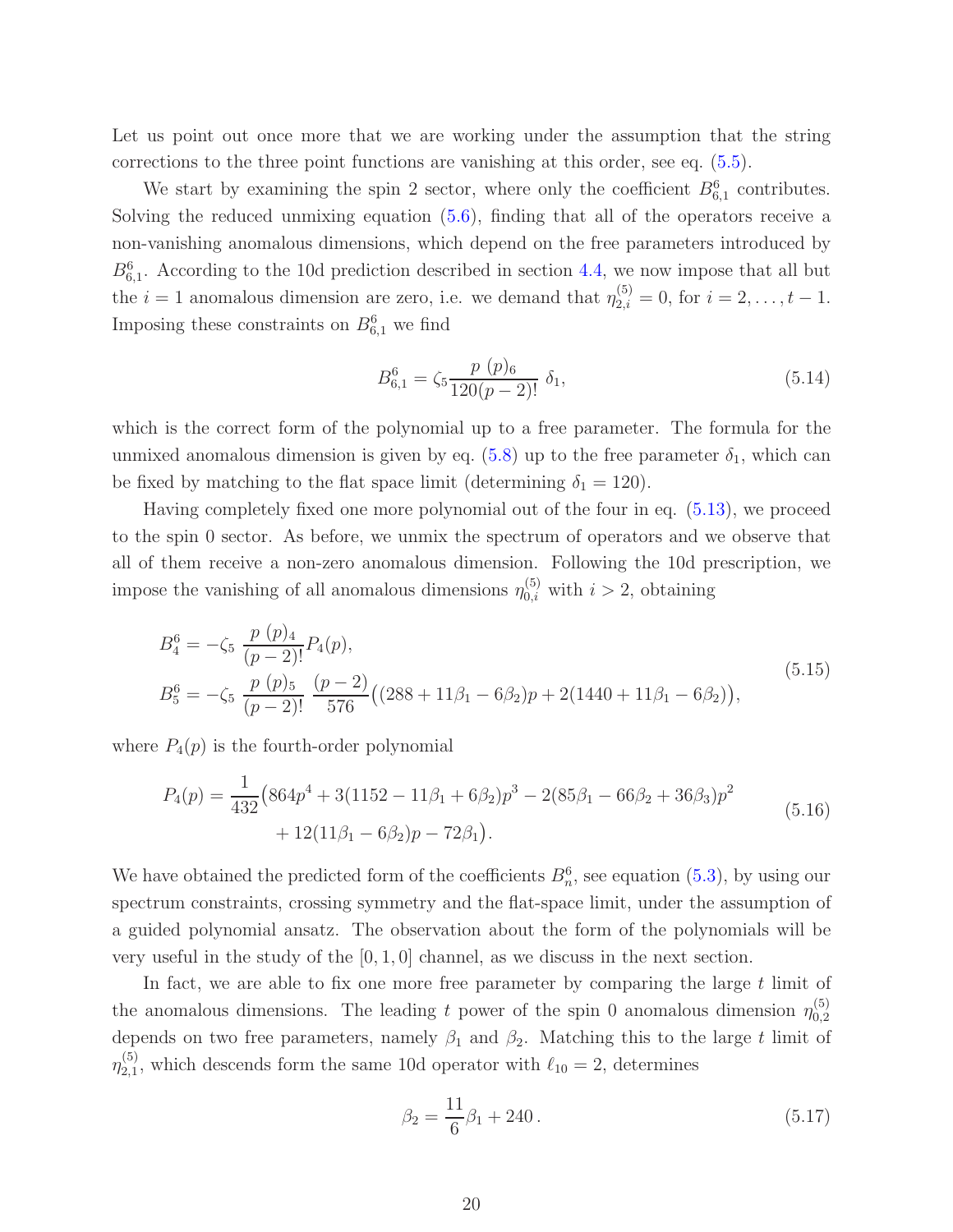The above condition yields

<span id="page-21-1"></span>
$$
B_4^6 = -\zeta_5 \frac{p (p)_4}{(p-2)!} \left( 2p^4 + 18p^3 + \frac{220p^2}{3} - 40p + \frac{\beta_1}{6}(p^2 - 1) - \frac{\beta_3}{6}p^2 \right),
$$
  
\n
$$
B_5^6 = \zeta_5 \frac{p (p)_5}{(p-2)!} 2p(p-2),
$$
\n(5.18)

which is equivalent to the result of  $|11|$  up to a redefinition of the two remaining free parameters.

The localisation conditions of [\[12\]](#page-27-6) also fix  $B_4^6$  and  $B_5^6$  up to two free parameters. As observed in [\[12\]](#page-27-6), combining the localisation constraints with the results of [\[11\]](#page-27-5), or equivalently the form [\(5.18\)](#page-21-1), completely fixes the Mellin amplitude. If we take the localisation constraints of  $\vert 12 \vert$  but do not combine them with the results of  $\vert 11 \vert$  then the spectrum obtained is such that all operators receive a non-vanishing anomalous dimension. Imposing the vanishing of the anomalous dimensions of operators of ten-dimensional spin  $\ell_{10} > 2$ then also fixes the final form of the Mellin amplitude [\(5.4\)](#page-18-3).

## <span id="page-21-0"></span>5.3 The  $\langle 23(p-1)p \rangle$  family of correlators and the [0, 1, 0] spectrum

We have seen in the previous section that imposing the spectrum constraints, together with matching the large  $t$  asymptotics of the anomalous dimensions according to our 10d prescription, allows us to derive the correct p-dependent coefficients  $B_n^6$  in the singlet channel up to two free parameters. Here, we will use the same approach to study for the first time the  $\lambda^{-\frac{5}{2}}$  correction to the  $\langle 23(p-1)p \rangle$  family of correlators, from which we can extract information about the [0, 1, 0] channel anomalous dimensions, denoted by  $\eta_{\ell,i}^{(5)}|_{[0,1,0]}$  in the following. We parametrise this family by the same p as in  $\langle 22pp \rangle$ , such that for  $p = 3$  the two families coincide up to a crossing transformation.

We apply the crossing transformation exchanging the points  $2 \leftrightarrow 3$  (in Mellin space, this amounts to swapping  $s \leftrightarrow u$ ) to the Mellin space basis functions given in equation [\(5.2\)](#page-17-5), we find

<span id="page-21-2"></span>
$$
\mathcal{M}_p^4|_{[0,1,0]} = 1, \qquad \mathcal{M}_p^{5,1}|_{[0,1,0]} = s,
$$
  
\n
$$
\mathcal{M}_p^{5,2}|_{[0,1,0]} = u, \qquad \mathcal{M}_p^{6,1}|_{[0,1,0]} = s^2 + t^2 + u^2,
$$
  
\n
$$
\mathcal{M}_p^{6,2}|_{[0,1,0]} = s^2, \qquad \mathcal{M}_p^{6,3}|_{[0,1,0]} = u^2,
$$
\n(5.19)

where we had to add the two additional independent polynomial basis elements  $\mathcal{M}_{p}^{5,2}|_{[0,1,0]}$ and  $\mathcal{M}_{p}^{6,3}|_{[0,1,0]},$  because the correlator  $\langle 23(p-1)p \rangle$  has no remaining crossing symmetry. Their explicit position space results are given in Appendix [A,](#page-25-0) from which we find finite spin contributions to spins  $\ell = 0, 1, 2$  only.

For the *p*-dependent coefficients  $B_{n,i}^6|_{[0,1,0]}$  associated with the above Mellin amplitudes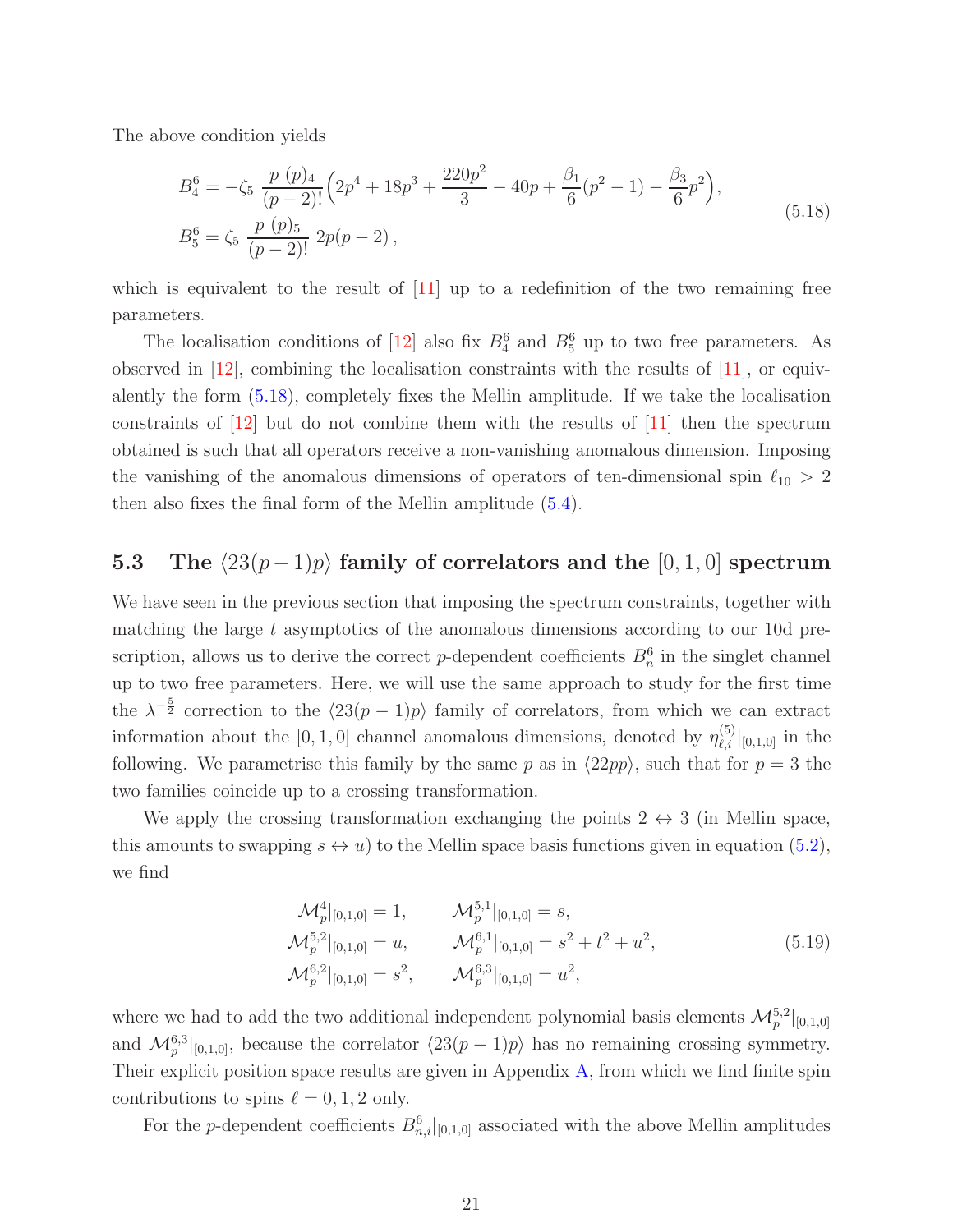we make the ansätze

$$
B_4^6|_{[0,1,0]} = \frac{1}{(p-3)!} \sum_{i=0}^9 \tilde{\beta}_i p^i, \qquad B_{5,1}^6|_{[0,1,0]} = \frac{1}{(p-3)!} \sum_{i=0}^8 \tilde{\gamma}_i p^i,
$$
  
\n
$$
B_{5,2}^6|_{[0,1,0]} = \frac{1}{(p-3)!} \sum_{i=0}^8 \tilde{\delta}_i p^i, \qquad B_{6,1}^6|_{[0,1,0]} = \zeta_5 \frac{3(p-1)\tau}{2(p-3)!},
$$
  
\n
$$
B_{6,2}^6|_{[0,1,0]} = 0, \qquad B_{6,3}^6|_{[0,1,0]} = 0,
$$
  
\n(5.20)

where the vanishing of  $B_{6,2}^6|_{[0,1,0]}$  and  $B_{6,3}^6|_{[0,1,0]}$ , and the form of  $B_{6,1}^6|_{[0,1,0]}$  follow from matching against the flat space limit.

As in the singlet channel, we make the assumption of vanishing  $\lambda^{-\frac{5}{2}}$  corrections to the three-point functions, namely

<span id="page-22-0"></span>
$$
\mathbb{C}^{(5)}|_{[0,1,0]} = 0.\t\t(5.21)
$$

Under this assumption, we can use the Mellin amplitudes  $(5.19)$  together with the coeffi-cients [\(5.20\)](#page-22-0) to unmix the spectrum of  $[0, 1, 0]$  channel anomalous dimensions  $\eta_{\ell, i}^{(5)}|_{[0,1,0]}$  and obtain the following:

- The spin 2 operators receive a contribution from  $B_{6,1}^6|_{[0,1,0]}$  only and the spectrum turns out to be of the same form as in the singlet channel discussed previously, i.e. only the operators with  $i = 1$  receive a correction, confirming our 10d prescription in a non-trivial  $su(4)$  channel.
- In the spin 1 sector, we have an additional contribution from  $B_{5,2}^6|_{[0,1,0]}$ . Unmixing the spectrum and imposing the vanishing of all anomalous dimensions with  $i > 1$ , we are left with one undetermined parameter from  $B_{5,2}^6|_{[0,1,0]}$ . We can fix its value by matching the large t limit of the spin 1 anomalous dimension against the spin 2 scaling, as they descend from the same 10d spin.
- Finally, we proceed by unmixing the spin 0 sector, to which all coefficients  $B_n^6|_{[0,1,0]}$ contribute. We are using the 10d interpretation as a prediction mechanism and we solve the spectrum constraint by imposing zeroes on the anomalous dimensions appropriately, see eq. (4.[26\)](#page-15-4). Imposing these spectrum conditions, we are left with four free parameters. Both anomalous dimensions depend on these four parameters and have the expected large t behaviour,  $\eta_{0,i}^{(5)}|_{[0,1,0]} \to t^{18}$ .

For  $p = 3$ , we can match the coefficient polynomials to the  $\langle 2323 \rangle$  result, which we obtain by crossing from the known  $\langle 2233 \rangle$  correlator. This provides us with an additional constraint for each of the non-vanishing polynomials, reducing the number of undetermined parameters down to two. Furthermore, we use the large  $t$  limit to perform a cross-channel match for the  $i = 1$  spin 0 anomalous dimension:  $\eta_{0,1}^{(5)}$  $\eta_{0,1}^{(5)}|_{[0,0,0]} \sim \eta_{0,1}^{(5)}$  $\hat{0,1}$   $[0,1,0]$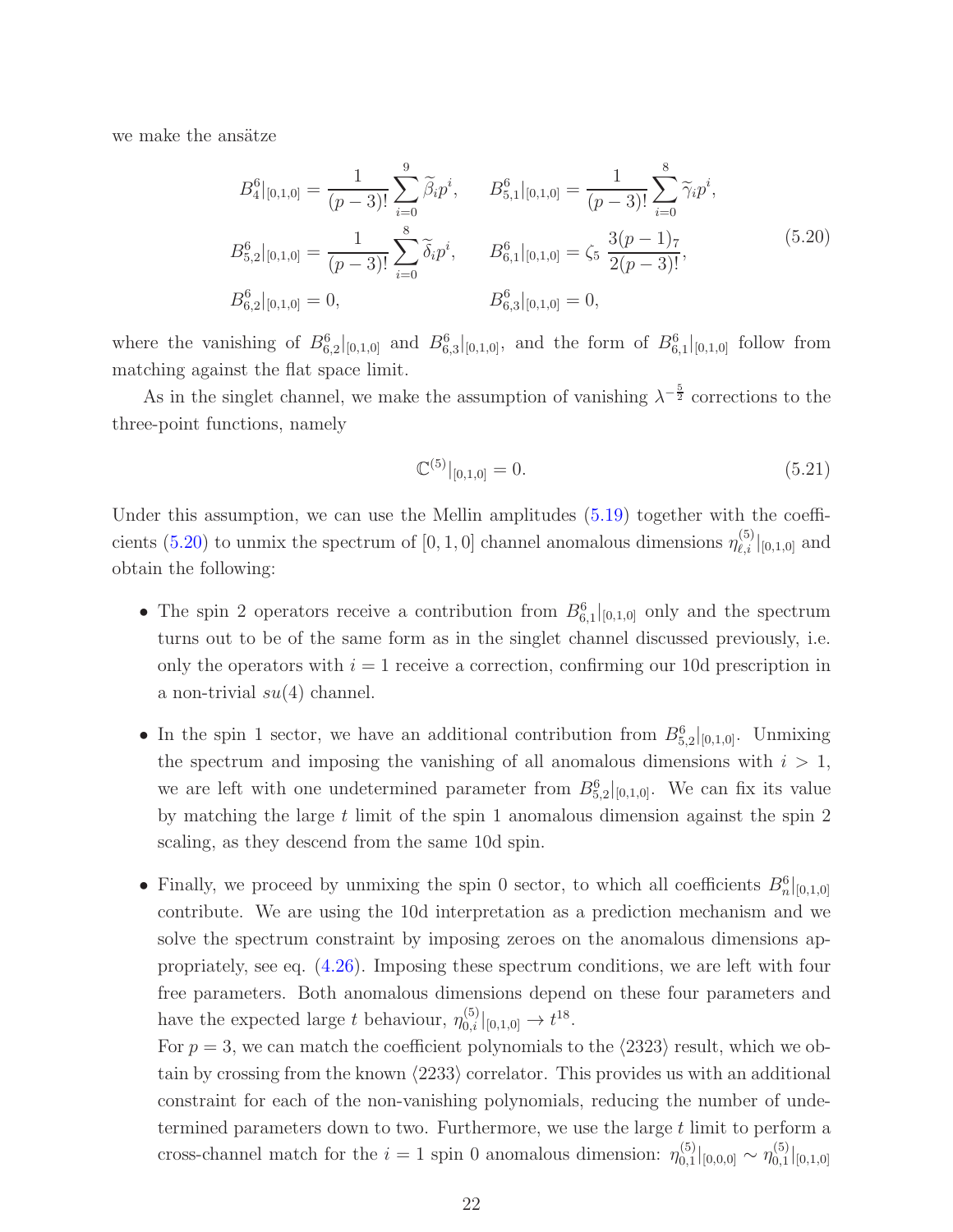for large  $t$ , which fixes one more parameter. Therefore, we are finally left with one undetermined parameter:  $\beta_1$ .

Imposing all of the above constraints, the coefficients  $B_n^6|_{[0,1,0]}$  turn out to be

$$
B_4^6|_{[0,1,0]} = \frac{(p-1)_5\zeta_5}{36(p-3)!} P(p), \qquad B_{5,1}^6|_{[0,1,0]} = \frac{3(p-1)_6\zeta_5}{(p-3)!} p(p-3),
$$
  
\n
$$
B_{5,2}^6|_{[0,1,0]} = \frac{3(p-1)_6\zeta_5}{(p-3)!} p, \qquad B_{6,1}^6|_{[0,1,0]} = \frac{3(p-1)_7\zeta_5}{2(p-3)!},
$$
  
\n
$$
B_{6,2}^6|_{[0,1,0]} = 0, \qquad B_{6,3}^6|_{[0,1,0]} = 0,
$$
  
\n(5.22)

with  $P(p)$  given by

$$
P(p) = -18p(6p3 + 60p2 + 41p - 167) + (p - 3)(p + 2)\tilde{\beta}_1.
$$
 (5.23)

Note that the above coefficients are consistent with the additional crossing symmetry of the  $\langle 2334 \rangle$  correlator: at  $p = 4$  we find that  $B_{5,1}^6|_{[0,1,0]} = B_{5,2}^6|_{[0,1,0]}$ , which we did not use as an input and hence serves as a consistency check.

We observe that in this case, similarly to the singlet channel formula  $(5.3)$ , the coefficients  $B_n^k|_{[0,1,0]}$  are consistent with the general form

<span id="page-23-0"></span>
$$
B_n^k|_{[0,1,0]} = \frac{(p-1)_{n+1}}{(p-3)!} C_n^k,
$$
\n(5.24)

where  $C_n^k$  is a polynomial in p of degree  $2(k - n)$ . This is the analogous result of locality on  $S^5$  for the  $\langle 23(p-1)p \rangle$  correlators considered here.

For the  $[0, 1, 0]$  anomalous dimensions, the constraints described above give results consistent with

$$
\eta_{2,1}^{(5)}|_{[0,1,0]} = -\frac{\zeta_5}{166320}(t-1)^2t^2(t+1)(t+2)^4(t+3)^4(t+4)(t+5)^2(t+6)^2 \cdot \delta_{\ell,2},
$$
\n
$$
\eta_{1,1}^{(5)}|_{[0,1,0]} = -\frac{\zeta_5}{332640}(t-1)^2t^2(t+1)^2(t+2)^4(t+3)^2(t+4)^2(t+5)^2(2t^2+8t+1) \cdot \delta_{\ell,1},
$$
\n
$$
\eta_{0,1}^{(5)}|_{[0,1,0]} = -\frac{\zeta_5}{3265920}(t-1)^2t^3(t+1)^2(t+2)^2(t+3)^3(t+4)^2 \cdot Q_1(t) \cdot \delta_{\ell,0},
$$
\n
$$
\eta_{0,2}^{(5)}|_{[0,1,0]} = -\frac{\zeta_5}{17962560}(t-1)^2t^3(t+1)^2(t+2)^2(t+3)^3(t+4)^2 \cdot Q_2(t) \cdot \delta_{\ell,0},
$$
\n
$$
(5.25)
$$

where  $Q_1(t)$  and  $Q_2(t)$  are the fourth order polynomials

$$
Q_1(t) = 18 \left( 168t^4 + 1008t^3 + 1403t^2 - 327t - 380 \right) + 5(t - 2)(t + 5)\tilde{\beta}_1,
$$
  
\n
$$
Q_2(t) = 18 \left( 6t^4 + 36t^3 + 206t^2 + 456t + 205 \right) - (2t + 1)(2t + 5)\tilde{\beta}_1.
$$
\n(5.26)

Let us at this point make a remark on the symmetries of the anomalous dimensions: firstly,  $\eta_{2.1}^{(5)}$  $2,1\vert_{[0,1,0]}$  is symmetric under  $t \to -t-5$ . The spin 1 anomalous dimension,  $\eta_{1,1}^{(5)}$  $\left| \begin{smallmatrix} (0) \\ 1,1 \end{smallmatrix} \right| [0,1,0],$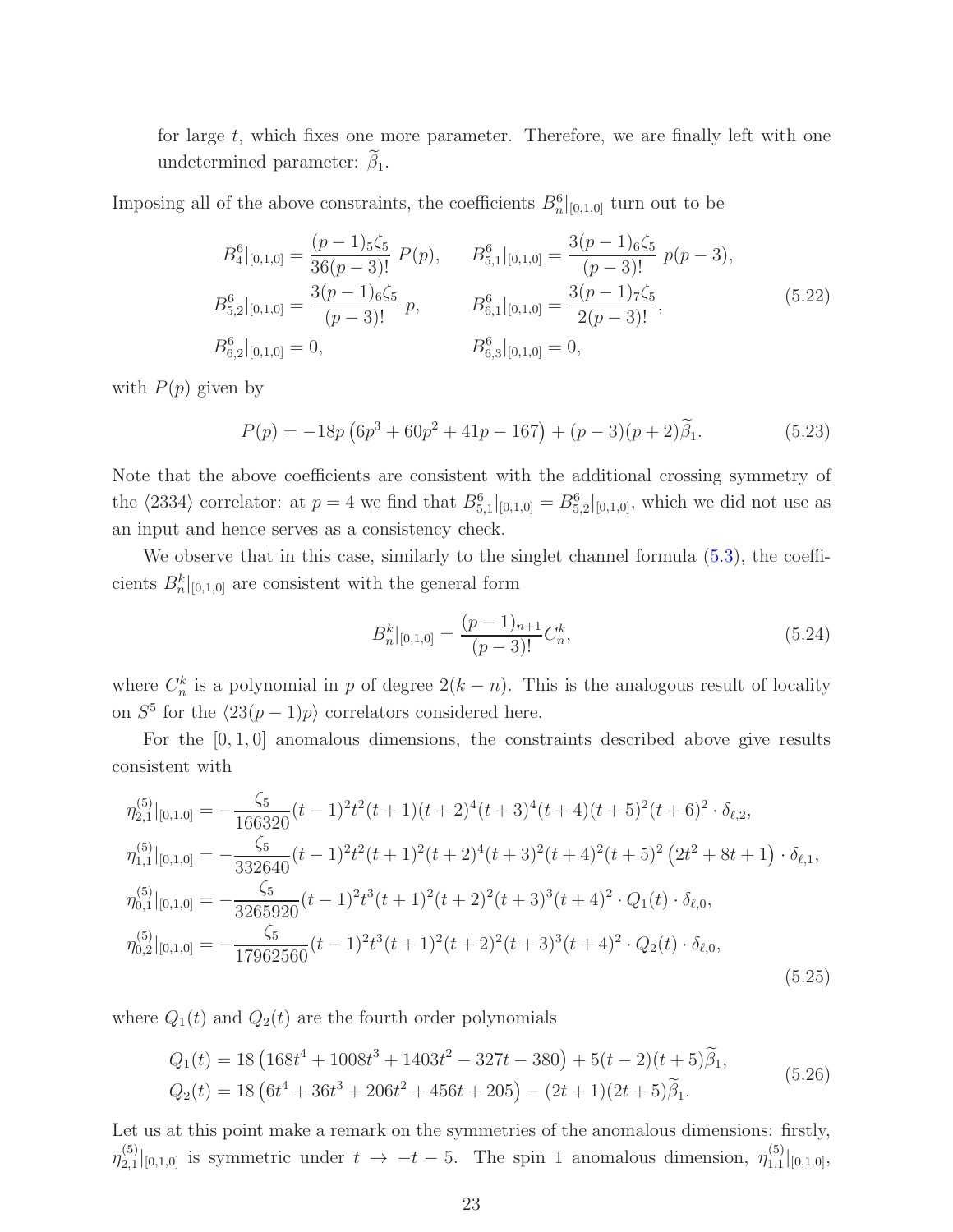is symmetric under  $t \to -t - 4$  and finally the spin 0 formulae have a symmetry under  $t \to -t-3$ , which is in complete agreement with the symmetry the supergravity anomalous dimension was found to obey, see equation [\(4.16\)](#page-13-4).

We end this section by commenting on the validity of our results for the  $\langle 23(p - 1)p \rangle$ family of correlators given in  $(5.22)$ . In the singlet channel, the coefficients  $B_k^6$  for the correlators  $\langle 22pp \rangle$  were derived using constraints obtained by matching the tree-level and one-loop flat space amplitudes [\[11\]](#page-27-5) and localisation [\[12\]](#page-27-6), respectively. In contrast, in the [0, 1, 0] channel, for which no localisation constraints currently exist, we used three different sets of constraints: matching against the tree-level flat space amplitude, matching known results at  $p = 3$  as well as our spectrum constraints, which are based on the assumption that  $\mathbb{C}^{(5)}|_{[0,1,0]} = 0$ . Even though we can not give a proof of this assumption, we believe that our final results for the  $\langle 23(p - 1)p \rangle$  correlators are correct in any case, as they are independent of the precise form of the spectrum. In the case that  $\mathbb{C}^{(5)}|_{[0,1,0]}$  is non-zero, we expect a modification in the subleading large  $t$  behaviour of the anomalous dimensions  $\eta_{\ell,i}^{(5)}|_{[0,1,0]}$ . However, the leading large t asymptotics would not change because it is fully determined by the flat space limit, as argued above equation [\(4.28\)](#page-16-2).

## <span id="page-24-0"></span>6 Conclusions

Let us conclude with mentioning some open questions and possible future directions:

- We have seen that the first  $1/\lambda$  correction to the three-point functions in the singlet and  $[0, 1, 0]$  channel vanish, i.e.  $\mathbb{C}^{(3)}|_{[0,0,0]} = \mathbb{C}^{(3)}|_{[0,1,0]} = 0$ . We expect this result to extend to all  $su(4)$  channels. These careful cancellations in the unmixing equations are highly non-trivial and it would be fascinating to get a better understanding of this surprising result from a purely CFT point of view. It would also be interesting to test our working assumption of the vanishing at higher orders in  $1/\lambda$ .
- As already mentioned before, our result [\(3.22\)](#page-10-1) for the order  $\lambda^{-\frac{3}{2}}$  correlator with arbitrary external charges provides the necessary data to attack the general mixing problem for any  $su(4)$  channel [a, b, a]. This general analysis can be carried out along the lines of [\[8\]](#page-27-2), where the corresponding supergravity mixing problem was resolved. Using our 10 dimensional interpretation of the spectrum, we expect only the spin 0 anomalous dimension in the [0, b, 0] channel with degeneracy labels  $(i, r) = (1, 0)$  to be non-vanishing. We hope to report on this in the near future.
- We would like to consider higher  $1/\lambda$  corrections and investigate how constraining our spectrum conditions are. In particular, it would be interesting to combine the spectrum conditions with constraints obtained from extending other methods to higher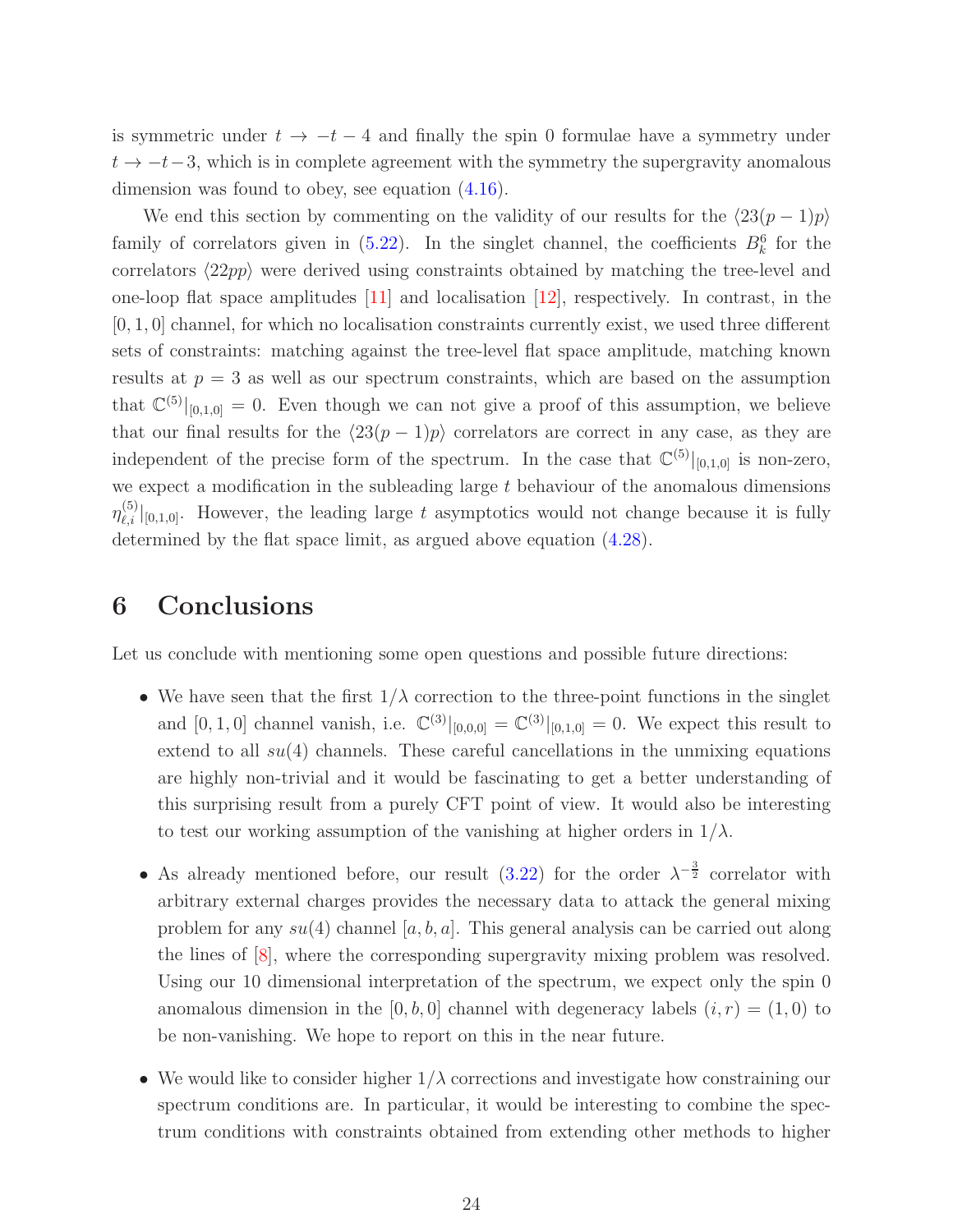orders, for example results from supersymmetric localisation [\[12\]](#page-27-6) or matching with one-loop string amplitudes in the bulk-point limit [\[11\]](#page-27-5).

- We believe that the full implications of the observed 10 dimensional conformal symmetry of supergravity amplitudes [\[13\]](#page-27-7) are still not fully explored. The observed pattern in the string corrections to the spectrum hints at their common 10 dimensional origin, which we conjecture to persist to all orders in  $1/\lambda$ . An additional hint comes from considering the spectrum in a large twist limit, where anomalous dimensions descending from the same 10d operator share the same leading large twist asymptotics. It would be very interesting to investigate this connection further.
- We observed that the  $\lambda^{-\frac{3}{2}}$  and  $\lambda^{-\frac{5}{2}}$  anomalous dimensions are invariant under the discrete symmetry  $t \to -t - \ell - 2a - b - 2$ , a symmetry which is also present in the supergravity anomalous dimensions  $\eta^{(0)}$ . We would like to gain a better understanding of the origin and implications of this symmetry.

# Acknowledgements

JMD, DN and HP acknowledge support from ERC Consolidator grant 648630 IQFT. We would like to thank Ofer Aharony, Shai Chester and Paul Heslop for useful discussions.

# <span id="page-25-0"></span>A  $\overline{D}$ -representation of Mellin basis

Here we collect the position space results  $D_p^n$  corresponding to the singlet and  $[0,1,0]$ channel Mellin amplitudes  $\mathcal{M}_p^n$  associated with the two families of correlators we study. For the singlet channel, we find have

<span id="page-25-1"></span>
$$
D_p^4 = u^p \overline{D}_{p+2,p+2,4,4}(u, v),
$$
  
\n
$$
D_p^5 = 2u^p \left(2\overline{D}_{p+2,p+2,4,4}(u, v) - \overline{D}_{p+2,p+2,5,5}(u, v)\right),
$$
  
\n
$$
D_p^{6,1} = 2u^p \left(2(1+u+v)\overline{D}_{p+3,p+3,5,5}(u, v) - (4+4p-p^2)\overline{D}_{p+2,p+2,4,4}(u, v)\right),
$$
  
\n
$$
D_p^{6,2} = 4u^p \left(\overline{D}_{p+2,p+2,6,6}(u, v) - 5\overline{D}_{p+2,p+2,5,5}(u, v) + 4\overline{D}_{p+2,p+2,4,4}(u, v)\right),
$$
\n(A.1)

where we used various identities amongst  $\overline{D}$ -functions to simplify the results.<sup>[13](#page-25-2)</sup>

As expected, we find that the  $D_p^n$  with  $n > 1$ , corresponding to polynomial Mellin amplitudes, give only finite spin contributions. Note that the  $\overline{D}$ -functions appearing in [\(A.1\)](#page-25-1) can be classified according to their highest spin contributions, and we find they fall into

<span id="page-25-2"></span><sup>&</sup>lt;sup>13</sup>See for example [\[25\]](#page-28-2) for a useful collection of  $\overline{D}$ -identities.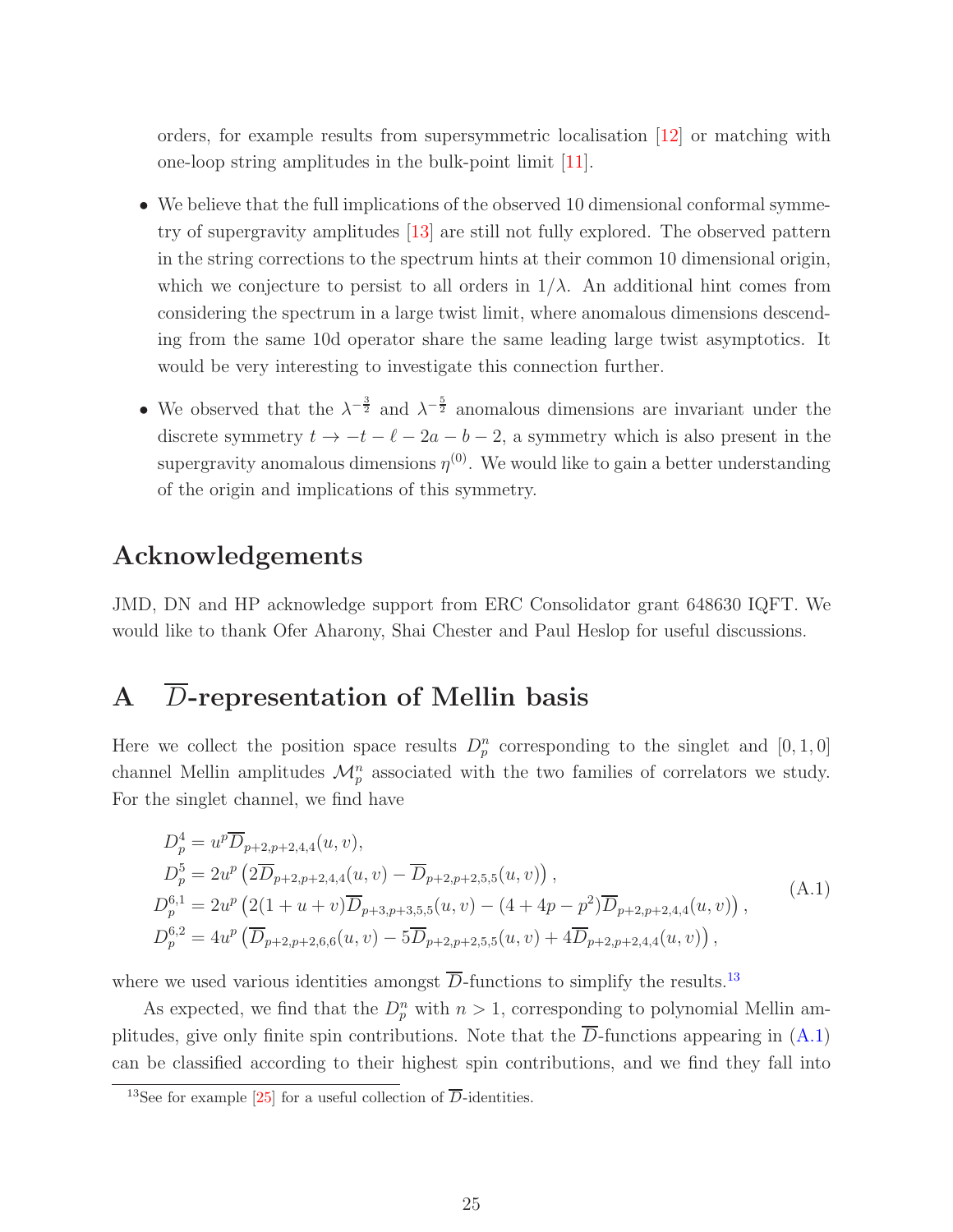the three families

$$
u^p \overline{D}_{p+2,p+2,n,n} \longrightarrow \text{spin } 0,
$$
  
\n
$$
u^{p+1} \overline{D}_{p+3,p+3,n,n} \longrightarrow \text{spin } 0,
$$
  
\n
$$
(1+v)u^p \overline{D}_{p+3,p+3,n,n} \longrightarrow \text{spin } 0,2.
$$
  
\n(A.2)

For the position space results  $D_p^n|_{[0,1,0]}$  corresponding to the  $[0,1,0]$  channel Mellin amplitudes  $\mathcal{M}_p^n|_{[0,1,0]}$  we obtain

$$
D_{p}^{4}|_{[0,1,0]} = u^{p-1}\overline{D}_{p+1,p+2,4,5}(u,v),
$$
  
\n
$$
D_{p}^{5,1}|_{[0,1,0]} = u^{p-1} (5\overline{D}_{p+1,p+2,4,5}(u,v) - 2\overline{D}_{p+1,p+2,5,6}(u,v)) ,
$$
  
\n
$$
D_{p}^{5,2}|_{[0,1,0]} = u^{p-1} ((p-7)\overline{D}_{p+1,p+2,4,5}(u,v) + 2\overline{D}_{p+1,p+2,5,6}(u,v) + 2\overline{D}_{p+2,p+2,4,6}(u,v)) ,
$$
  
\n
$$
D_{p}^{6,1}|_{[0,1,0]} = 2u^{p-1} ((p^{2} - 5p + 39) \overline{D}_{p+1,p+2,4,5}(u,v) + 2(p - 14)\overline{D}_{p+1,p+2,5,6}(u,v) + 4\overline{D}_{p+1,p+2,6,7}(u,v) + 4\overline{D}_{p+1,p+2,6,7}(u,v) - 22\overline{D}_{p+2,p+2,4,6}(u,v) + 4\overline{D}_{p+2,p+2,5,7}(u,v) + 4\overline{D}_{p+3,p+2,4,7}(u,v))
$$
  
\n
$$
D_{p}^{6,2}|_{[0,1,0]} = u^{p-1} (25\overline{D}_{p+1,p+2,4,5}(u,v) - 24\overline{D}_{p+1,p+2,5,6}(u,v) + 4\overline{D}_{p+1,p+2,6,7}),
$$
  
\n
$$
D_{p}^{6,3}|_{[0,1,0]} = u^{p-1} ((p-7)^{2} \overline{D}_{p+1,p+2,4,5}(u,v) + 4(p - 8)\overline{D}_{p+1,p+2,5,6}(u,v) + 4\overline{D}_{p+3,p+2,4,7}).
$$
  
\n
$$
+4(p-8)\overline{D}_{p+2,p+2,4,6}(u,v) + 8\overline{D}_{p+2,p+2,5,7}(u,v) + 4\overline{D}_{p+3,p+2,4,7}).
$$
  
\n(A.3)

As in the singlet channel we find that we have finite spin contributions only, and we observe that the above  $\overline{D}$ -functions fall into the three families:

$$
u^{p-1}\overline{D}_{p+1,p+2,n,n+1} \rightarrow \text{spin } 0,
$$
  
\n
$$
u^{p-1}\overline{D}_{p+2,p+2,n,n+2} \rightarrow \text{spin } 0,1,
$$
  
\n
$$
u^{p-1}\overline{D}_{p+3,p+2,n,n+3} \rightarrow \text{spin } 0,1,2.
$$
\n(A.4)

,

## <span id="page-26-0"></span>References

- <span id="page-26-1"></span>[1] L. Rastelli and X. Zhou, Phys. Rev. Lett. 118 (2017) no.9, 091602 doi:10.1103/PhysRevLett.118.091602 [arXiv:1608.06624 [hep-th]].
- <span id="page-26-2"></span>[2] L. Rastelli and X. Zhou, JHEP 1804 (2018) 014 doi:10.1007/JHEP04(2018)014 [arXiv:1710.05923 [hep-th]].
- <span id="page-26-3"></span>[3] F. A. Dolan, M. Nirschl and H. Osborn, Nucl. Phys. B 749 (2006) 109 doi:10.1016/j.nuclphysb.2006.05.009 [hep-th/0601148].
- <span id="page-26-4"></span>[4] L. I. Uruchurtu, JHEP 0903 (2009) 133 doi:10.1088/1126-6708/2009/03/133 [arXiv:0811.2320 [hep-th]].
- [5] L. I. Uruchurtu, JHEP 1108 (2011) 133 doi:10.1007/JHEP08(2011)133 [arXiv:1106.0630 [hep-th]].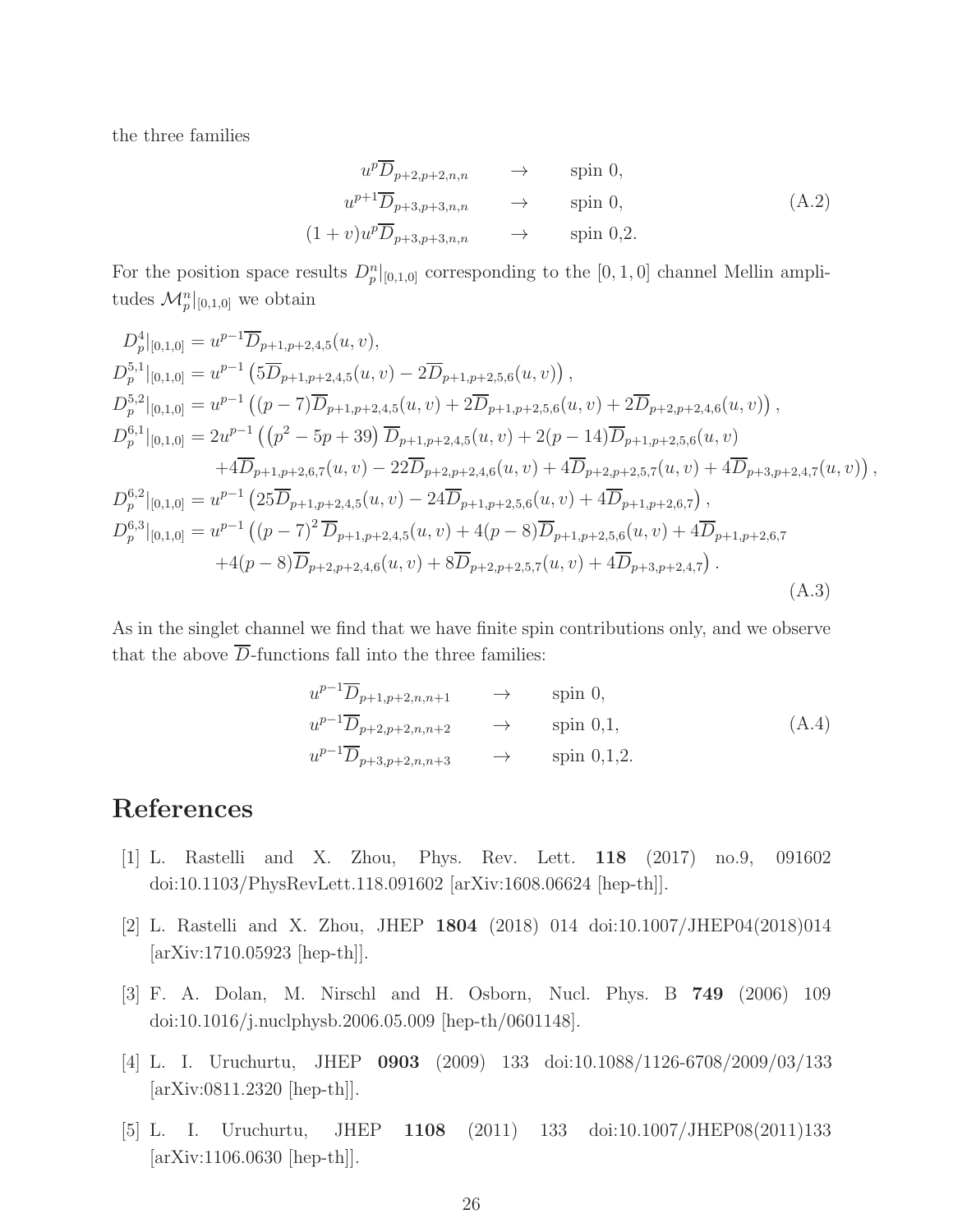- <span id="page-27-1"></span><span id="page-27-0"></span>[6] L. F. Alday and A. Bissi, Phys. Rev. Lett. 119 (2017) no.17, 171601 doi:10.1103/PhysRevLett.119.171601 [arXiv:1706.02388 [hep-th]].
- <span id="page-27-2"></span>[7] F. Aprile, J. M. Drummond, P. Heslop and H. Paul, JHEP 1801 (2018) 035 doi:10.1007/JHEP01(2018)035 [arXiv:1706.02822 [hep-th]].
- <span id="page-27-3"></span>[8] F. Aprile, J. Drummond, P. Heslop and H. Paul, Phys. Rev. D 98 (2018) no.12, 126008 [arXiv:1802.06889 [hep-th]].
- <span id="page-27-4"></span>[9] F. Aprile, J. M. Drummond, P. Heslop and H. Paul, JHEP 1802 (2018) 133 doi:10.1007/JHEP02(2018)133 [arXiv:1706.08456 [hep-th]].
- <span id="page-27-5"></span>[10] V. Gonçalves, JHEP 1504 (2015) 150 doi:10.1007/JHEP04(2015)150 [arXiv:1411.1675 [hep-th]].
- <span id="page-27-6"></span>[11] L. F. Alday, A. Bissi and E. Perlmutter, JHEP 1906 (2019) 010 doi:10.1007/JHEP06(2019)010 [arXiv:1809.10670 [hep-th]].
- <span id="page-27-7"></span>[12] D. J. Binder, S. M. Chester, S. S. Pufu and Y. Wang, arXiv:1902.06263 [hep-th].
- <span id="page-27-8"></span>[13] S. Caron-Huot and A. K. Trinh, JHEP 1901 (2019) 196 doi:10.1007/JHEP01(2019)196 [arXiv:1809.09173 [hep-th]].
- <span id="page-27-9"></span>[14] B. Eden, A. C. Petkou, C. Schubert and E. Sokatchev, Nucl. Phys. B 607 (2001) 191 doi:10.1016/S0550-3213(01)00151-1 [hep-th/0009106].
- <span id="page-27-10"></span>[15] M. Nirschl and H. Osborn, Nucl. Phys. B 711 (2005) 409 doi:10.1016/j.nuclphysb.2005.01.013 [hep-th/0407060].
- <span id="page-27-11"></span>[16] J. Penedones, JHEP 1103 (2011) 025 doi:10.1007/JHEP03(2011)025 [arXiv:1011.1485 [hep-th]].
- <span id="page-27-12"></span>[17] A. L. Fitzpatrick and J. Kaplan, JHEP 1210 (2012) 127 doi:10.1007/JHEP10(2012)127 [arXiv:1111.6972 [hep-th]].
- <span id="page-27-13"></span>[18] L. F. Alday, A. Bissi and T. Lukowski, JHEP 1506 (2015) 074 doi:10.1007/JHEP06(2015)074 [arXiv:1410.4717 [hep-th]].
- <span id="page-27-14"></span>[19] F. A. Dolan and H. Osborn, Nucl. Phys. B 629 (2002) 3 doi:10.1016/S0550- 3213(02)00096-2 [hep-th/0112251].
- <span id="page-27-15"></span>[20] S. M. Chester, S. S. Pufu and X. Yin, JHEP 1808 (2018) 115 doi:10.1007/JHEP08(2018)115 [arXiv:1804.00949 [hep-th]].
- [21] S. M. Chester and E. Perlmutter, JHEP 1808 (2018) 116 doi:10.1007/JHEP08(2018)116 [arXiv:1805.00892 [hep-th]].